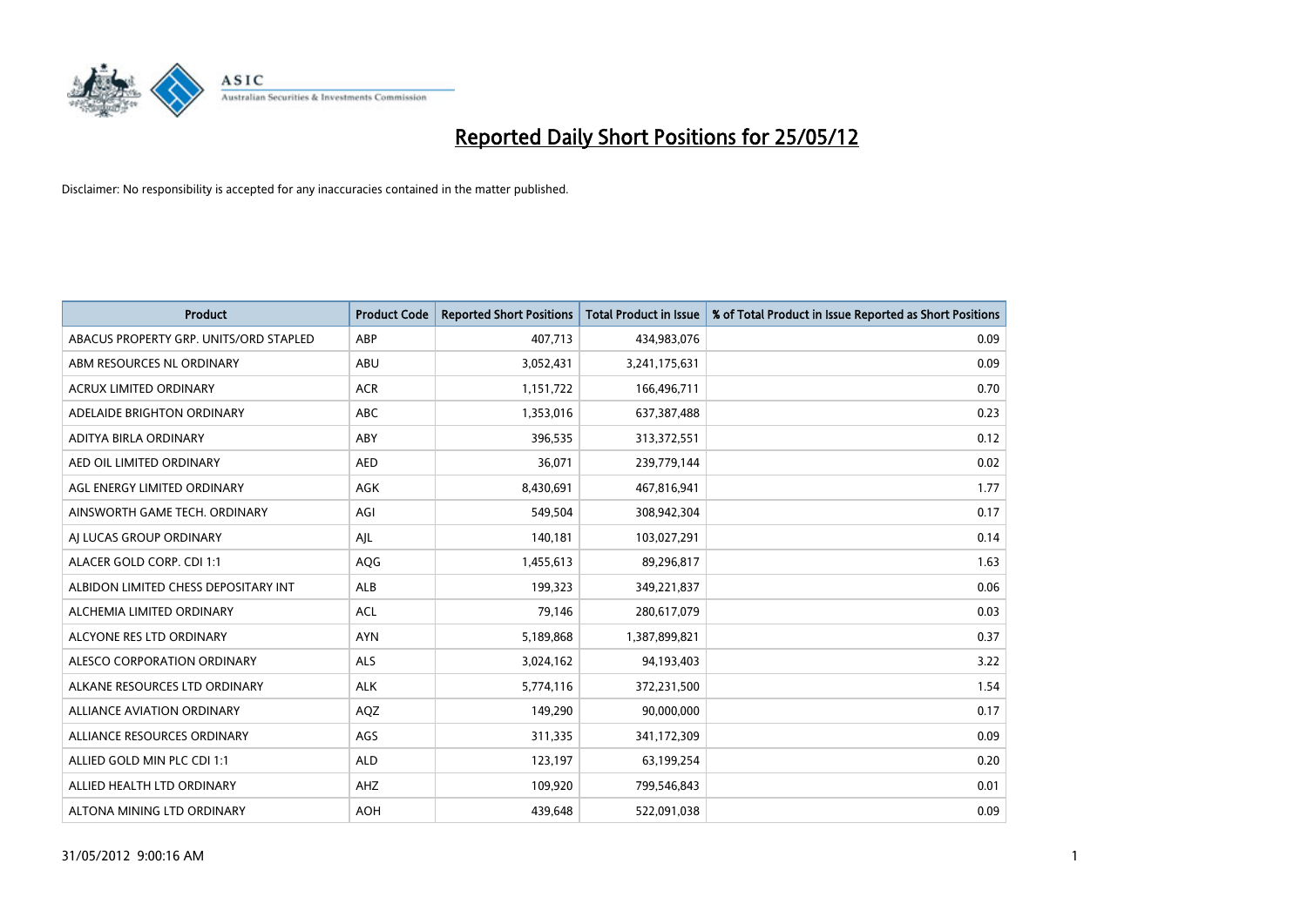

| <b>Product</b>                          | <b>Product Code</b> | <b>Reported Short Positions</b> | <b>Total Product in Issue</b> | % of Total Product in Issue Reported as Short Positions |
|-----------------------------------------|---------------------|---------------------------------|-------------------------------|---------------------------------------------------------|
| ALUMINA LIMITED ORDINARY                | <b>AWC</b>          | 83,054,042                      | 2,440,196,187                 | 3.39                                                    |
| AMALGAMATED HOLDINGS ORDINARY           | AHD                 | 2,302                           | 157,613,022                   | 0.00                                                    |
| AMCOM TELECOMM. ORDINARY                | AMM                 | 5,000                           | 241,491,904                   | 0.00                                                    |
| AMCOR LIMITED ORDINARY                  | AMC                 | 4,808,249                       | 1,206,684,923                 | 0.38                                                    |
| AMP LIMITED ORDINARY                    | AMP                 | 3,935,772                       | 2,894,931,180                 | 0.13                                                    |
| AMPELLA MINING ORDINARY                 | AMX                 | 4,123,741                       | 240,600,493                   | 1.71                                                    |
| ANGLOGOLD ASHANTI CDI 5:1               | AGG                 | 5,333                           | 89,207,765                    | 0.01                                                    |
| ANSELL LIMITED ORDINARY                 | <b>ANN</b>          | 3,101,000                       | 130,656,668                   | 2.38                                                    |
| ANTARES ENERGY LTD ORDINARY             | <b>AZZ</b>          | 418,129                         | 260,000,000                   | 0.16                                                    |
| ANZ BANKING GRP LTD ORDINARY            | ANZ                 | 11,713,853                      | 2,679,587,116                 | 0.39                                                    |
| APA GROUP STAPLED SECURITIES            | APA                 | 6,603,083                       | 644,485,583                   | 1.01                                                    |
| APN NEWS & MEDIA ORDINARY               | <b>APN</b>          | 22,617,647                      | 649,010,756                   | 3.48                                                    |
| AQUARIUS PLATINUM. ORDINARY             | <b>AOP</b>          | 10,012,771                      | 470,312,578                   | 2.12                                                    |
| AOUILA RESOURCES ORDINARY               | <b>AQA</b>          | 4,710,970                       | 411,804,442                   | 1.12                                                    |
| ARAFURA RESOURCE LTD ORDINARY           | ARU                 | 11,402,757                      | 396,004,144                   | 2.85                                                    |
| ARB CORPORATION ORDINARY                | ARP                 | 41,378                          | 72,481,302                    | 0.05                                                    |
| ARDENT LEISURE GROUP STAPLED SECURITIES | AAD                 | 325,359                         | 334,209,401                   | 0.10                                                    |
| ARISTOCRAT LEISURE ORDINARY             | ALL                 | 18,463,128                      | 550,502,889                   | 3.35                                                    |
| ASCIANO LIMITED ORDINARY                | <b>AIO</b>          | 2,837,762                       | 975,385,664                   | 0.29                                                    |
| ASG GROUP LIMITED ORDINARY              | ASZ                 | 228,313                         | 172,142,079                   | 0.13                                                    |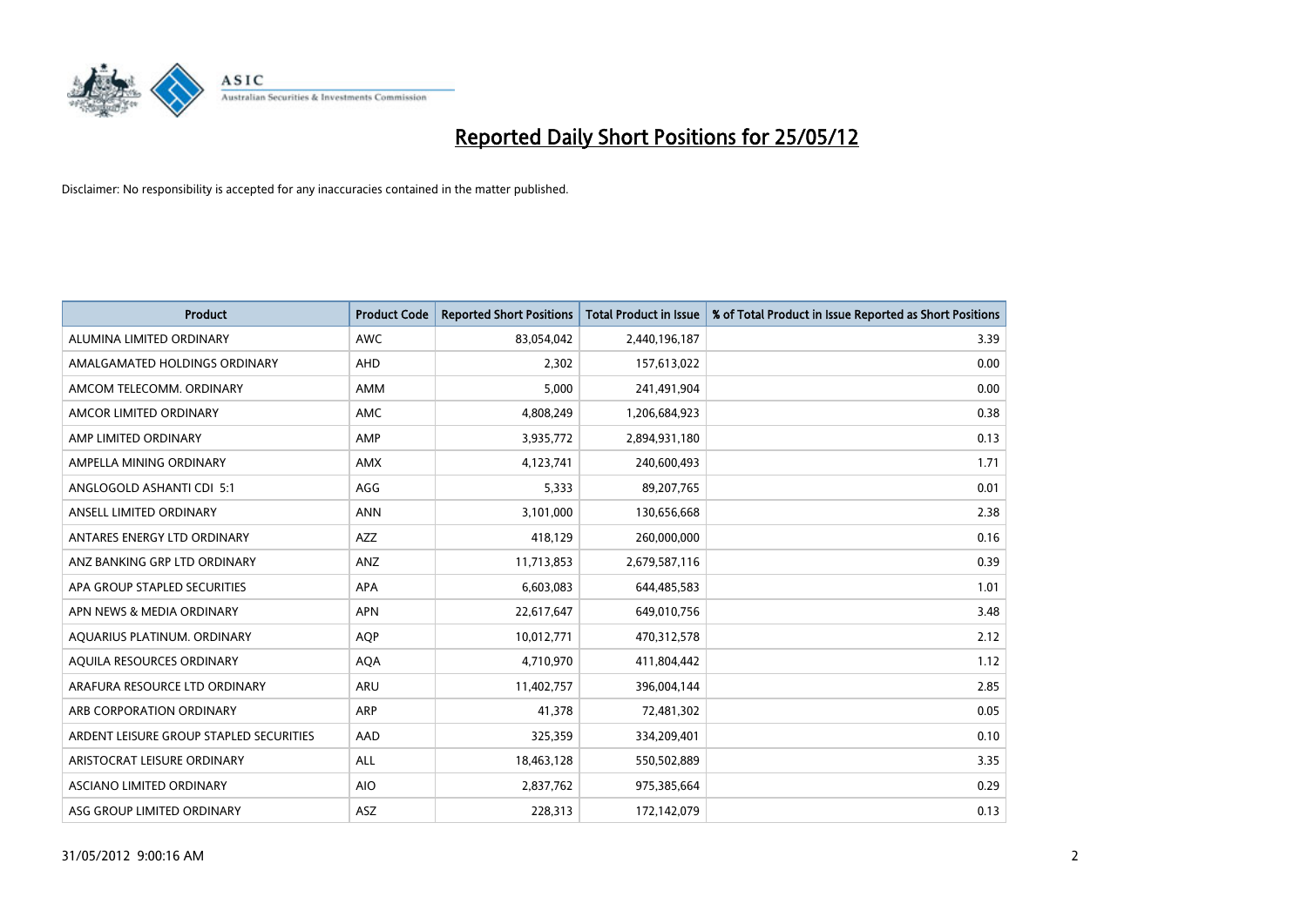

| <b>Product</b>                          | <b>Product Code</b> | <b>Reported Short Positions</b> | <b>Total Product in Issue</b> | % of Total Product in Issue Reported as Short Positions |
|-----------------------------------------|---------------------|---------------------------------|-------------------------------|---------------------------------------------------------|
| ASPEN GROUP ORD/UNITS STAPLED           | <b>APZ</b>          | 196,500                         | 600,507,326                   | 0.03                                                    |
| ASPIRE MINING LTD ORDINARY              | <b>AKM</b>          | 1,919,640                       | 620,594,556                   | 0.31                                                    |
| ASTRO JAP PROP GROUP STAPLED SECURITIES | AJA                 | 32,200                          | 58,445,002                    | 0.05                                                    |
| ASX LIMITED ORDINARY                    | ASX                 | 3,446,499                       | 175,136,729                   | 1.93                                                    |
| ATLAS IRON LIMITED ORDINARY             | <b>AGO</b>          | 6,459,295                       | 904,580,993                   | 0.72                                                    |
| AUCKLAND INTERNATION ORDINARY           | <b>AIA</b>          | 50,000                          | 1,322,564,489                 | 0.00                                                    |
| <b>AURORA OIL &amp; GAS ORDINARY</b>    | <b>AUT</b>          | 8,057,583                       | 411,655,343                   | 1.94                                                    |
| AUSDRILL LIMITED ORDINARY               | ASL                 | 379,387                         | 304,397,289                   | 0.12                                                    |
| AUSENCO LIMITED ORDINARY                | AAX                 | 435,037                         | 123,872,665                   | 0.35                                                    |
| AUSGOLD LIMITED ORDINARY                | <b>AUC</b>          | 50,000                          | 125,570,171                   | 0.04                                                    |
| AUSTAL LIMITED ORDINARY                 | ASB                 | 268,888                         | 188,193,007                   | 0.15                                                    |
| AUSTIN ENGINEERING ORDINARY             | ANG                 | 20,249                          | 72,314,403                    | 0.02                                                    |
| AUSTRALAND PROPERTY STAPLED SECURITY    | <b>ALZ</b>          | 180,862                         | 576,846,597                   | 0.03                                                    |
| AUSTRALIAN AGRICULT, ORDINARY           | AAC                 | 350,957                         | 312,905,085                   | 0.10                                                    |
| AUSTRALIAN INFRASTR, UNITS/ORDINARY     | <b>AIX</b>          | 11,912,635                      | 620,733,944                   | 1.93                                                    |
| AUSTRALIAN PHARM. ORDINARY              | API                 | 244,789                         | 488,115,883                   | 0.06                                                    |
| AUTOMOTIVE HOLDINGS ORDINARY            | AHE                 | 7,489                           | 260,579,682                   | 0.00                                                    |
| AVIENNINGS LIMITED ORDINARY             | <b>AVJ</b>          | 575,001                         | 274,588,694                   | 0.21                                                    |
| AWE LIMITED ORDINARY                    | <b>AWE</b>          | 4,241,282                       | 521,871,941                   | 0.81                                                    |
| AZIMUTH RES LTD ORDINARY                | <b>AZH</b>          | 1,305,096                       | 401,368,304                   | 0.32                                                    |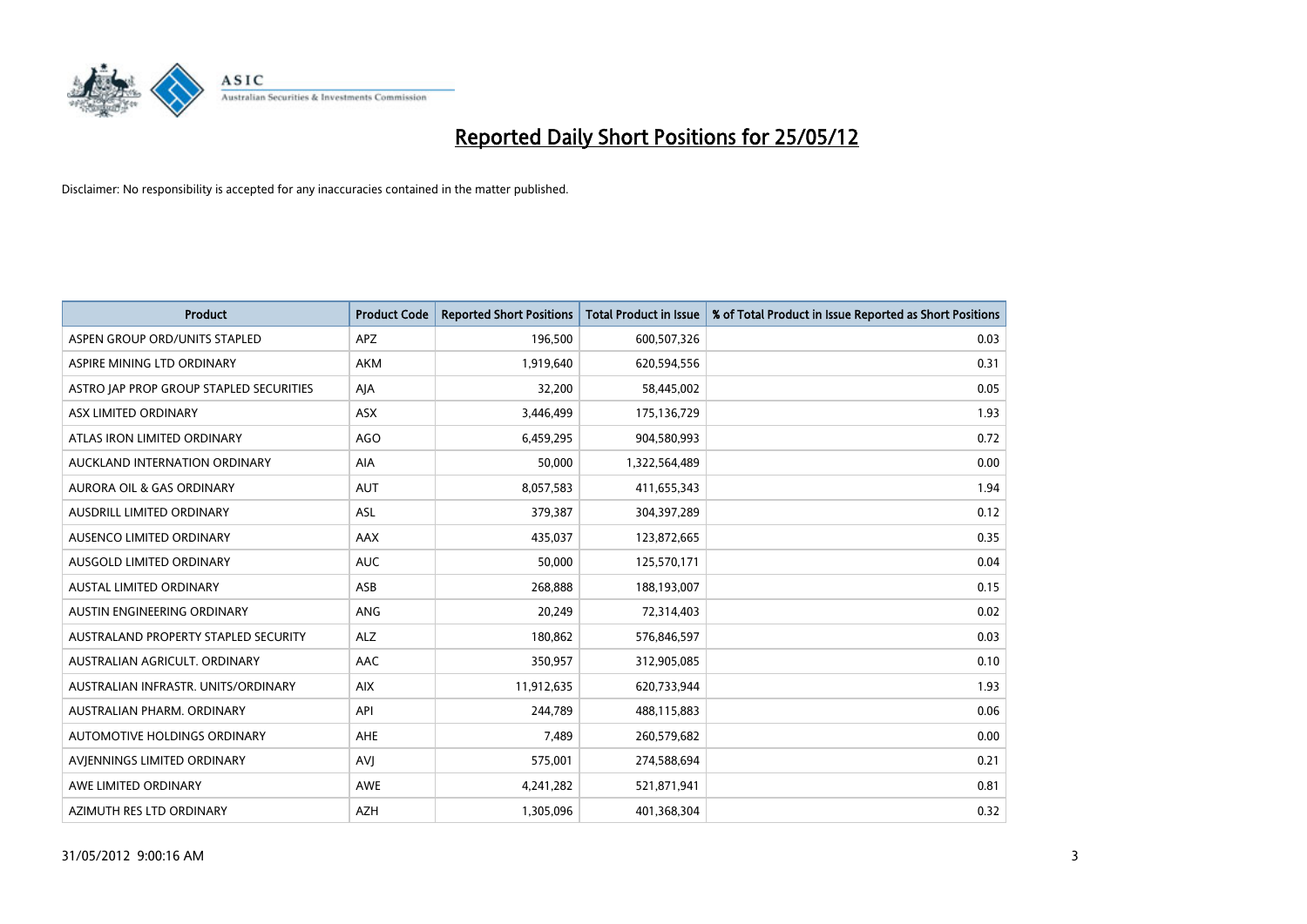

| <b>Product</b>                       | <b>Product Code</b> | <b>Reported Short Positions</b> | <b>Total Product in Issue</b> | % of Total Product in Issue Reported as Short Positions |
|--------------------------------------|---------------------|---------------------------------|-------------------------------|---------------------------------------------------------|
| AZUMAH RESOURCES ORDINARY            | <b>AZM</b>          | 781,358                         | 333,614,096                   | 0.23                                                    |
| BANDANNA ENERGY ORDINARY             | <b>BND</b>          | 3,841,683                       | 528,481,199                   | 0.72                                                    |
| BANK OF QUEENSLAND. ORDINARY         | <b>BOQ</b>          | 8,896,058                       | 304,034,664                   | 2.91                                                    |
| <b>BANNERMAN RESOURCES ORDINARY</b>  | <b>BMN</b>          | 58,118                          | 299,538,975                   | 0.02                                                    |
| <b>BASE RES LIMITED ORDINARY</b>     | <b>BSE</b>          | 754,626                         | 460,440,029                   | 0.17                                                    |
| <b>BATHURST RESOURCES ORDINARY</b>   | <b>BTU</b>          | 32,184,869                      | 695,747,997                   | 4.60                                                    |
| <b>BC IRON LIMITED ORDINARY</b>      | <b>BCI</b>          | 308,054                         | 103,861,000                   | 0.30                                                    |
| BEACH ENERGY LIMITED ORDINARY        | <b>BPT</b>          | 25,461,755                      | 1,255,464,157                 | 2.02                                                    |
| BEADELL RESOURCE LTD ORDINARY        | <b>BDR</b>          | 11,581,785                      | 716,004,752                   | 1.62                                                    |
| BENDIGO AND ADELAIDE ORDINARY        | <b>BEN</b>          | 4,601,266                       | 396,604,957                   | 1.15                                                    |
| BERKELEY RESOURCES ORDINARY          | <b>BKY</b>          | 2,241,803                       | 179,298,273                   | 1.26                                                    |
| BETASHARES ASX RES ETF UNITS         | <b>ORE</b>          | 85,962                          | 4,220,217                     | 2.04                                                    |
| <b>BHP BILLITON LIMITED ORDINARY</b> | <b>BHP</b>          | 15,255,027                      | 3,211,691,105                 | 0.43                                                    |
| <b>BILLABONG ORDINARY</b>            | <b>BBG</b>          | 24,605,764                      | 257,888,239                   | 9.54                                                    |
| <b>BIOTA HOLDINGS ORDINARY</b>       | <b>BTA</b>          | 1,430,880                       | 182,350,316                   | 0.78                                                    |
| <b>BLACKTHORN RESOURCES ORDINARY</b> | <b>BTR</b>          | 22,887                          | 127,818,000                   | 0.02                                                    |
| BLUESCOPE STEEL LTD ORDINARY         | <b>BSL</b>          | 48,308,023                      | 3,349,185,247                 | 1.45                                                    |
| <b>BOART LONGYEAR ORDINARY</b>       | <b>BLY</b>          | 6,460,197                       | 461,163,412                   | 1.41                                                    |
| <b>BOOM LOGISTICS ORDINARY</b>       | <b>BOL</b>          | 626                             | 468,663,585                   | 0.00                                                    |
| BORAL LIMITED. ORDINARY              | <b>BLD</b>          | 36,418,725                      | 758,572,140                   | 4.80                                                    |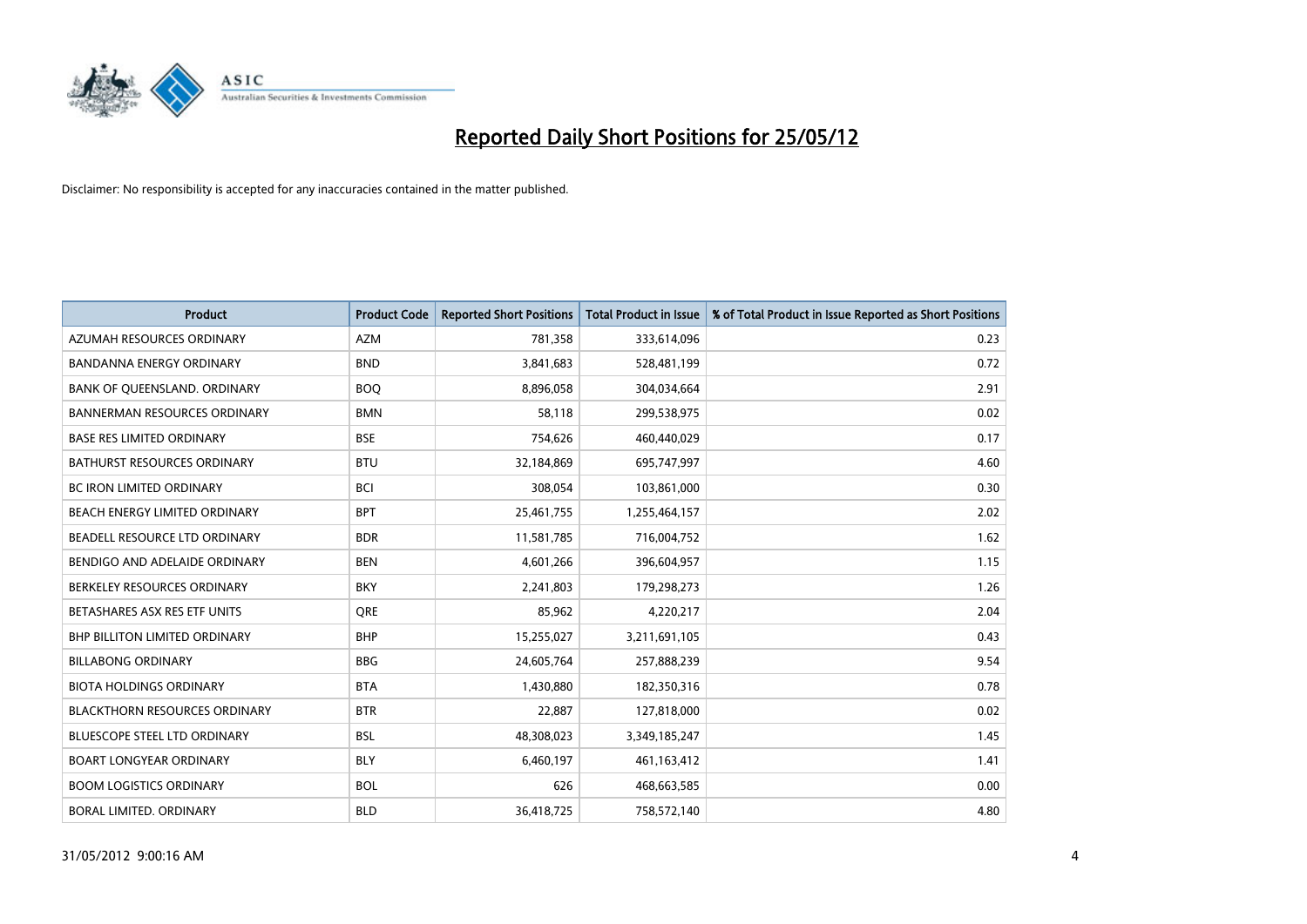

| <b>Product</b>                          | <b>Product Code</b> | <b>Reported Short Positions</b> | <b>Total Product in Issue</b> | % of Total Product in Issue Reported as Short Positions |
|-----------------------------------------|---------------------|---------------------------------|-------------------------------|---------------------------------------------------------|
| <b>BRADKEN LIMITED ORDINARY</b>         | <b>BKN</b>          | 5,889,871                       | 168,629,376                   | 3.50                                                    |
| <b>BRAMBLES LIMITED ORDINARY</b>        | <b>BXB</b>          | 10,578,146                      | 1,480,975,746                 | 0.71                                                    |
| BREVILLE GROUP LTD ORDINARY             | <b>BRG</b>          | 48,874                          | 130,095,322                   | 0.04                                                    |
| <b>BRICKWORKS LIMITED ORDINARY</b>      | <b>BKW</b>          | 25,101                          | 147,567,333                   | 0.02                                                    |
| <b>BROCKMAN RESOURCES ORDINARY</b>      | <b>BRM</b>          | 2,809                           | 145,053,151                   | 0.00                                                    |
| BT INVESTMENT MNGMNT ORDINARY           | <b>BTT</b>          | 184,306                         | 267,906,977                   | 0.07                                                    |
| <b>BURU ENERGY ORDINARY</b>             | <b>BRU</b>          | 10,128,068                      | 234,340,477                   | 4.32                                                    |
| <b>BWP TRUST ORDINARY UNITS</b>         | <b>BWP</b>          | 336,523                         | 525,255,093                   | 0.05                                                    |
| CABCHARGE AUSTRALIA ORDINARY            | CAB                 | 568,045                         | 120,437,014                   | 0.48                                                    |
| CALTEX AUSTRALIA ORDINARY               | <b>CTX</b>          | 7,334,956                       | 270,000,000                   | 2.70                                                    |
| CAMPBELL BROTHERS ORDINARY              | <b>CPB</b>          | 1,320,679                       | 67,503,411                    | 1.99                                                    |
| CAPE LAMBERT RES LTD ORDINARY           | <b>CFE</b>          | 388,759                         | 689,108,792                   | 0.05                                                    |
| CARABELLA RES LTD ORDINARY              | <b>CLR</b>          | 285,385                         | 133,642,797                   | 0.23                                                    |
| <b>CARBON ENERGY ORDINARY</b>           | <b>CNX</b>          | 77,039                          | 772,586,709                   | 0.01                                                    |
| <b>CARDNO LIMITED ORDINARY</b>          | CDD                 | 280,975                         | 138,094,885                   | 0.20                                                    |
| CARNARVON PETROLEUM ORDINARY            | <b>CVN</b>          | 99,527                          | 694,644,634                   | 0.02                                                    |
| CARSALES.COM LTD ORDINARY               | <b>CRZ</b>          | 26,577,010                      | 233,689,223                   | 11.36                                                   |
| CASH CONVERTERS ORDINARY                | CCV                 | 41,599                          | 379,761,025                   | 0.01                                                    |
| CENTRO RETAIL AUST ORD/UNIT STAPLED SEC | <b>CRF</b>          | 13,542,424                      | 1,340,723,189                 | 1.01                                                    |
| <b>CERAMIC FUEL CELLS ORDINARY</b>      | <b>CFU</b>          | 146,659                         | 1,366,298,863                 | 0.01                                                    |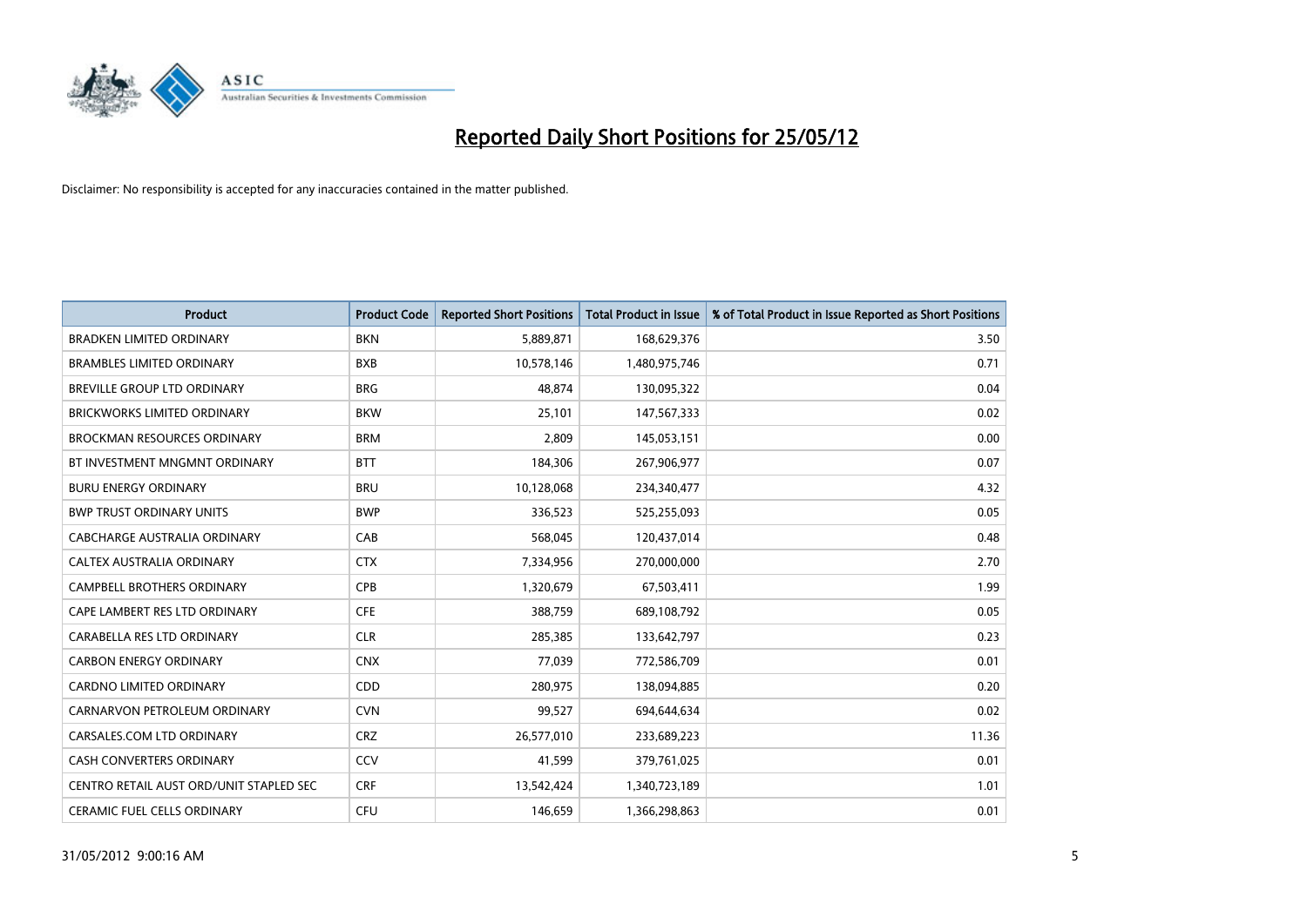

| <b>Product</b>                           | <b>Product Code</b> | <b>Reported Short Positions</b> | <b>Total Product in Issue</b> | % of Total Product in Issue Reported as Short Positions |
|------------------------------------------|---------------------|---------------------------------|-------------------------------|---------------------------------------------------------|
| <b>CFS RETAIL PROPERTY UNITS</b>         | <b>CFX</b>          | 49,926,983                      | 2,839,591,911                 | 1.79                                                    |
| CGA MINING LIMITED ORDINARY              | <b>CGX</b>          | 199,400                         | 337,725,726                   | 0.06                                                    |
| CHALLENGER DIV.PRO. STAPLED UNITS        | <b>CDI</b>          | 201,337                         | 872,296,035                   | 0.02                                                    |
| <b>CHALLENGER INFRAST, STAPLED UNITS</b> | <b>CIF</b>          | 356,907                         | 316,223,785                   | 0.12                                                    |
| <b>CHALLENGER LIMITED ORDINARY</b>       | <b>CGF</b>          | 6,882,624                       | 546,347,657                   | 1.25                                                    |
| CHARTER HALL GROUP STAPLED US PROHIBIT.  | <b>CHC</b>          | 53,720                          | 296,846,225                   | 0.01                                                    |
| <b>CHARTER HALL RETAIL UNITS</b>         | <b>COR</b>          | 711,903                         | 299,628,571                   | 0.23                                                    |
| <b>CHORUS LIMITED ORDINARY</b>           | <b>CNU</b>          | 1,966,384                       | 385,082,123                   | 0.51                                                    |
| CITIGOLD CORP LTD ORDINARY               | <b>CTO</b>          | 1,355,317                       | 1,105,078,301                 | 0.12                                                    |
| <b>CLOUGH LIMITED ORDINARY</b>           | <b>CLO</b>          | 122,709                         | 773,373,357                   | 0.01                                                    |
| CNPR GRP UNITS/ORD STAPLED               | <b>CNP</b>          | 2,537                           | 972,414,514                   | 0.00                                                    |
| COAL OF AFRICA LTD ORDINARY              | <b>CZA</b>          | 919,625                         | 662,484,573                   | 0.14                                                    |
| <b>COALSPUR MINES LTD ORDINARY</b>       | <b>CPL</b>          | 11,765,516                      | 620,729,899                   | 1.88                                                    |
| <b>COALWORKS LIMITED ORDINARY</b>        | <b>CWK</b>          | 9,000                           | 171,618,964                   | 0.01                                                    |
| <b>COBAR CONSOLIDATED ORDINARY</b>       | CCU                 | 267,171                         | 210,101,187                   | 0.12                                                    |
| COCA-COLA AMATIL ORDINARY                | <b>CCL</b>          | 10,499,857                      | 761,319,007                   | 1.40                                                    |
| COCHLEAR LIMITED ORDINARY                | <b>COH</b>          | 6,236,448                       | 56,929,432                    | 10.90                                                   |
| <b>COCKATOO COAL ORDINARY</b>            | <b>COK</b>          | 14,797,774                      | 1,016,746,908                 | 1.44                                                    |
| <b>COFFEY INTERNATIONAL ORDINARY</b>     | <b>COF</b>          | 275,496                         | 255,833,165                   | 0.11                                                    |
| <b>COKAL LTD ORDINARY</b>                | <b>CKA</b>          | 62,844                          | 411,046,892                   | 0.02                                                    |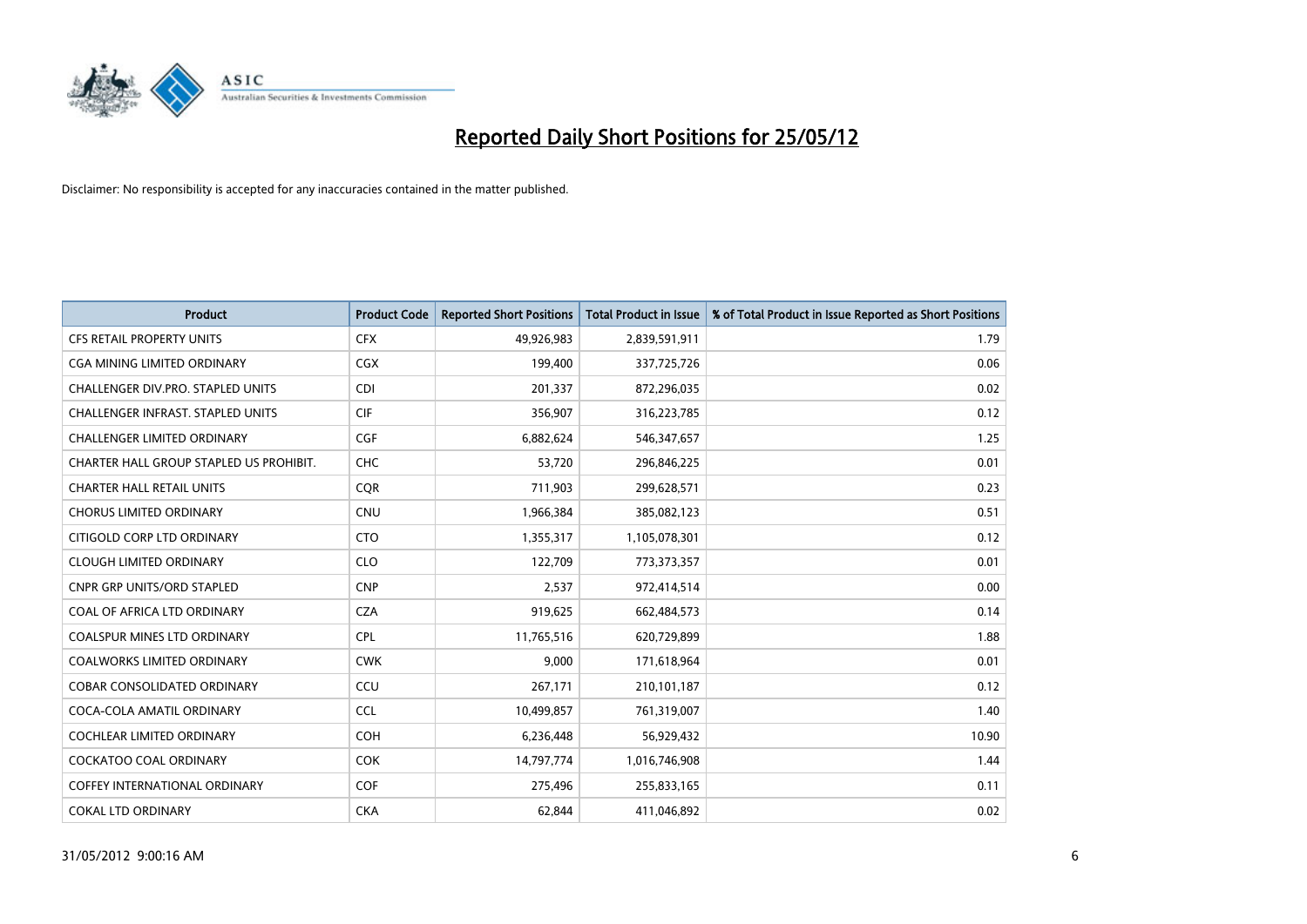

| <b>Product</b>                          | <b>Product Code</b> | <b>Reported Short Positions</b> | <b>Total Product in Issue</b> | % of Total Product in Issue Reported as Short Positions |
|-----------------------------------------|---------------------|---------------------------------|-------------------------------|---------------------------------------------------------|
| <b>COLLINS FOODS LTD ORDINARY</b>       | <b>CKF</b>          | 36,978                          | 93,000,003                    | 0.04                                                    |
| COMMONWEALTH BANK, ORDINARY             | <b>CBA</b>          | 30,002,665                      | 1,592,154,780                 | 1.82                                                    |
| <b>COMMONWEALTH PROP ORDINARY UNITS</b> | <b>CPA</b>          | 24,264,262                      | 2,347,003,413                 | 1.04                                                    |
| <b>COMPASS RESOURCES ORDINARY</b>       | <b>CMR</b>          | 7,472                           | 1,403,744,100                 | 0.00                                                    |
| <b>COMPUTERSHARE LTD ORDINARY</b>       | <b>CPU</b>          | 5,888,808                       | 555,664,059                   | 1.06                                                    |
| CONSOLIDATED MEDIA, ORDINARY            | <b>CMI</b>          | 1,778,709                       | 561,834,996                   | 0.31                                                    |
| CONTINENTAL COAL LTD ORDINARY           | CCC                 | 550,717                         | 430,742,398                   | 0.12                                                    |
| COOPER ENERGY LTD ORDINARY              | <b>COE</b>          | 478,422                         | 292,791,528                   | 0.16                                                    |
| <b>CREDIT CORP GROUP ORDINARY</b>       | CCP                 | 41,662                          | 45,571,114                    | 0.09                                                    |
| <b>CROMWELL PROP STAPLED SECURITIES</b> | <b>CMW</b>          | 4,029                           | 1,169,688,943                 | 0.00                                                    |
| <b>CROWN LIMITED ORDINARY</b>           | <b>CWN</b>          | 5,228,543                       | 728,394,185                   | 0.73                                                    |
| <b>CSG LIMITED ORDINARY</b>             | CSV                 | 838,647                         | 282,567,499                   | 0.28                                                    |
| <b>CSL LIMITED ORDINARY</b>             | <b>CSL</b>          | 5,511,118                       | 511,658,424                   | 1.06                                                    |
| <b>CSR LIMITED ORDINARY</b>             | <b>CSR</b>          | 37,331,766                      | 506,000,315                   | 7.38                                                    |
| <b>CUDECO LIMITED ORDINARY</b>          | CDU                 | 2,481,426                       | 190,159,476                   | 1.30                                                    |
| CUE ENERGY RESOURCE ORDINARY            | <b>CUE</b>          | 3,154,309                       | 698,119,720                   | 0.45                                                    |
| DART ENERGY LTD ORDINARY                | <b>DTE</b>          | 28,853,148                      | 736, 141, 536                 | 3.90                                                    |
| DAVID JONES LIMITED ORDINARY            | <b>DJS</b>          | 56,249,705                      | 528,655,600                   | 10.62                                                   |
| DECMIL GROUP LIMITED ORDINARY           | <b>DCG</b>          | 285,341                         | 166,492,757                   | 0.16                                                    |
| DEEP YELLOW LIMITED ORDINARY            | <b>DYL</b>          | 1,679,928                       | 1,128,736,403                 | 0.14                                                    |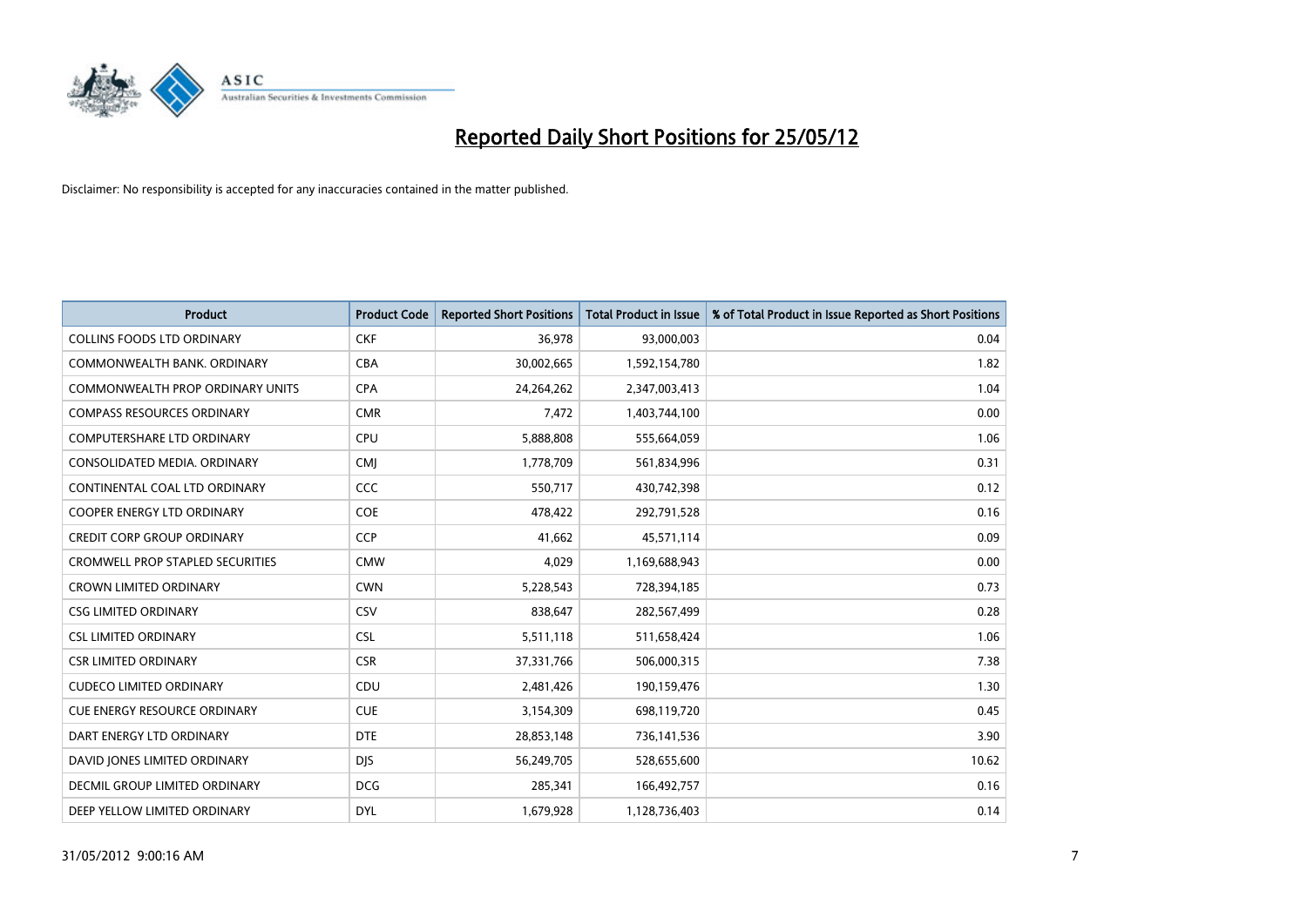

| <b>Product</b>                     | <b>Product Code</b> | <b>Reported Short Positions</b> | <b>Total Product in Issue</b> | % of Total Product in Issue Reported as Short Positions |
|------------------------------------|---------------------|---------------------------------|-------------------------------|---------------------------------------------------------|
| DEXUS PROPERTY GROUP STAPLED UNITS | <b>DXS</b>          | 17,644,507                      | 4,839,024,176                 | 0.37                                                    |
| DISCOVERY METALS LTD ORDINARY      | <b>DML</b>          | 8,685,908                       | 442,128,231                   | 1.96                                                    |
| DOMINO PIZZA ENTERPR ORDINARY      | <b>DMP</b>          | 460,078                         | 69,899,674                    | 0.65                                                    |
| DORAY MINERALS LTD ORDINARY        | <b>DRM</b>          | 50,610                          | 81,162,275                    | 0.06                                                    |
| DOWNER EDI LIMITED ORDINARY        | <b>DOW</b>          | 6,273,378                       | 429,100,296                   | 1.44                                                    |
| DRILLSEARCH ENERGY ORDINARY        | <b>DLS</b>          | 4,911,378                       | 337,449,196                   | 1.46                                                    |
| DUET GROUP STAPLED US PROHIBIT.    | <b>DUE</b>          | 8,191,000                       | 1,109,831,386                 | 0.73                                                    |
| DULUXGROUP LIMITED ORDINARY        | <b>DLX</b>          | 9,583,110                       | 367,456,259                   | 2.61                                                    |
| ECHO ENTERTAINMENT ORDINARY        | <b>EGP</b>          | 52,065,110                      | 688,019,737                   | 7.56                                                    |
| <b>ELDERS LIMITED ORDINARY</b>     | <b>ELD</b>          | 25,226,183                      | 448,598,480                   | 5.62                                                    |
| ELDORADO GOLD CORP CDI 1:1         | EAU                 | 35,029                          | 7,221,936                     | 0.50                                                    |
| ELEMENTAL MINERALS ORDINARY        | <b>ELM</b>          | 451,882                         | 243,614,280                   | 0.18                                                    |
| ELEMENTOS LIMITED ORDINARY         | <b>ELT</b>          | 16                              | 82,383,526                    | 0.00                                                    |
| <b>EMECO HOLDINGS ORDINARY</b>     | <b>EHL</b>          | 3,669,575                       | 631,237,586                   | 0.58                                                    |
| <b>ENDEAVOUR MIN CORP CDI 1:1</b>  | <b>EVR</b>          | 43,526                          | 117,139,706                   | 0.03                                                    |
| ENERGY RESOURCES ORDINARY 'A'      | ERA                 | 7,727,191                       | 517,725,062                   | 1.50                                                    |
| ENERGY WORLD CORPOR. ORDINARY      | <b>EWC</b>          | 25,332,746                      | 1,734,166,672                 | 1.46                                                    |
| <b>ENVESTRA LIMITED ORDINARY</b>   | <b>ENV</b>          | 14,284,285                      | 1,572,392,111                 | 0.89                                                    |
| EQUATORIAL RES LTD ORDINARY        | EQX                 | 156,131                         | 117,235,353                   | 0.13                                                    |
| EUREKA ENERGY LTD ORDINARY         | <b>EKA</b>          | 35,000                          | 237,764,050                   | 0.01                                                    |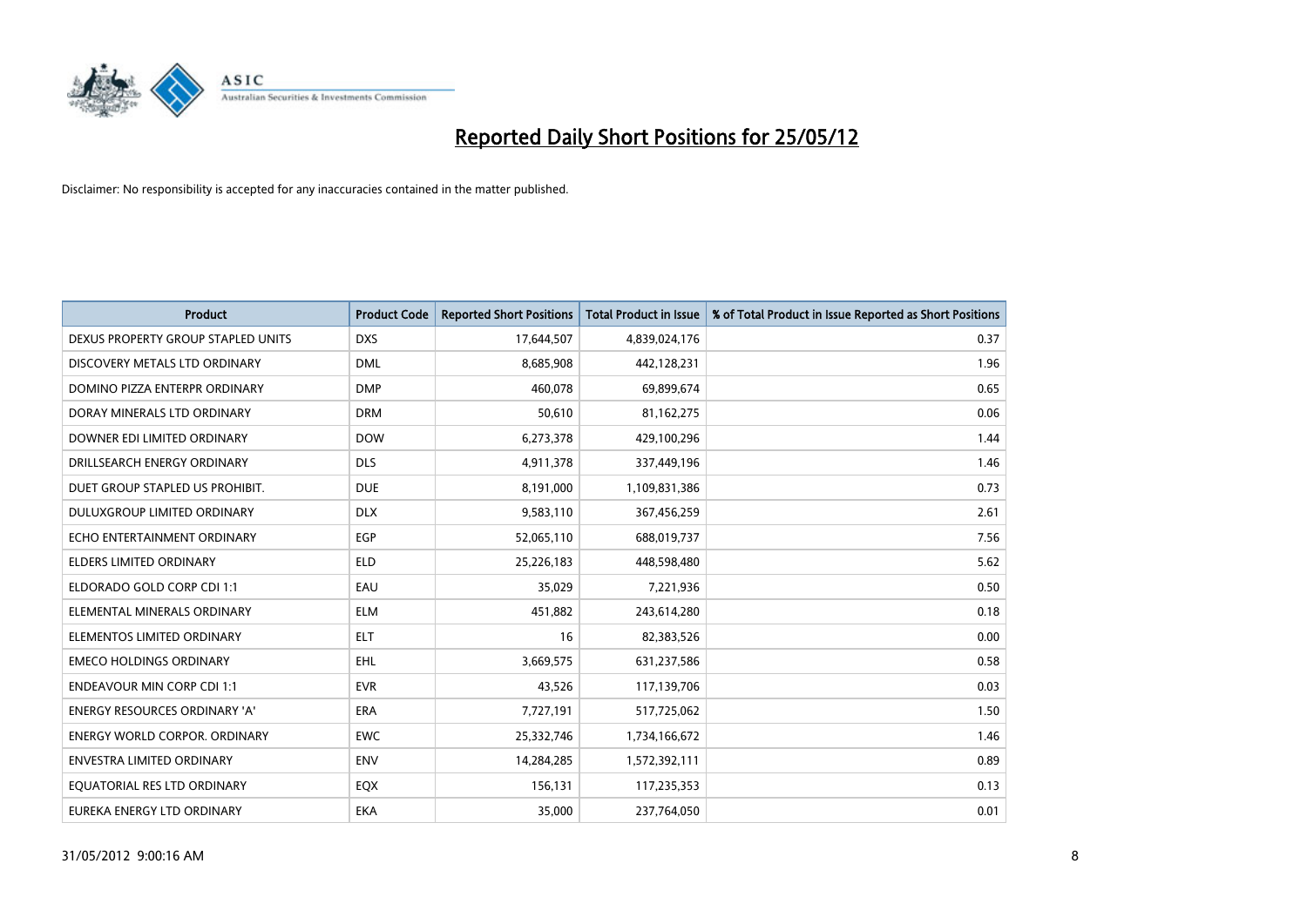

| <b>Product</b>                        | <b>Product Code</b> | <b>Reported Short Positions</b> | <b>Total Product in Issue</b> | % of Total Product in Issue Reported as Short Positions |
|---------------------------------------|---------------------|---------------------------------|-------------------------------|---------------------------------------------------------|
| <b>EUROZ LIMITED ORDINARY</b>         | EZL                 | 26,690                          | 143,676,898                   | 0.02                                                    |
| EVOLUTION MINING LTD ORDINARY         | <b>EVN</b>          | 2,366,269                       | 707,105,713                   | 0.33                                                    |
| EXCO RESOURCES LTD ORDINARY           | <b>EXS</b>          | 50,060                          | 356,044,187                   | 0.01                                                    |
| FAIRFAX MEDIA LTD ORDINARY            | <b>FXI</b>          | 259,637,966                     | 2,351,955,725                 | 11.05                                                   |
| <b>FAR LTD ORDINARY</b>               | <b>FAR</b>          | 22,194,079                      | 2,499,846,742                 | 0.89                                                    |
| FISHER & PAYKEL H. ORDINARY           | <b>FPH</b>          | 7,000                           | 530,053,399                   | 0.00                                                    |
| FKP PROPERTY GROUP STAPLED SECURITIES | <b>FKP</b>          | 30,620,810                      | 1,211,033,858                 | 2.50                                                    |
| FLEETWOOD CORP ORDINARY               | <b>FWD</b>          | 143,816                         | 59,217,793                    | 0.24                                                    |
| FLETCHER BUILDING ORDINARY            | <b>FBU</b>          | 10,668,390                      | 682,866,936                   | 1.57                                                    |
| FLEXIGROUP LIMITED ORDINARY           | <b>FXL</b>          | 34,021                          | 279,911,147                   | 0.00                                                    |
| <b>FLIGHT CENTRE ORDINARY</b>         | <b>FLT</b>          | 11,608,951                      | 100,031,742                   | 11.61                                                   |
| FLINDERS MINES LTD ORDINARY           | <b>FMS</b>          | 316,574                         | 1,821,300,404                 | 0.02                                                    |
| FOCUS MINERALS LTD ORDINARY           | <b>FML</b>          | 609,974                         | 4,320,773,701                 | 0.01                                                    |
| <b>FORGE GROUP LIMITED ORDINARY</b>   | FGE                 | 345,536                         | 85,969,014                    | 0.39                                                    |
| FORTESCUE METALS GRP ORDINARY         | <b>FMG</b>          | 131,503,170                     | 3,113,798,659                 | 4.22                                                    |
| <b>G.U.D. HOLDINGS ORDINARY</b>       | GUD                 | 719,402                         | 70,803,455                    | 1.02                                                    |
| <b>GALAXY RESOURCES ORDINARY</b>      | GXY                 | 7,487,226                       | 363,775,852                   | 2.04                                                    |
| <b>GEODYNAMICS LIMITED ORDINARY</b>   | GDY                 | 850                             | 406,452,608                   | 0.00                                                    |
| <b>GINDALBIE METALS LTD ORDINARY</b>  | <b>GBG</b>          | 34,061,458                      | 1,247,487,454                 | 2.70                                                    |
| <b>GLOBAL CONSTRUCTION ORDINARY</b>   | GCS                 | 50,000                          | 116,464,741                   | 0.04                                                    |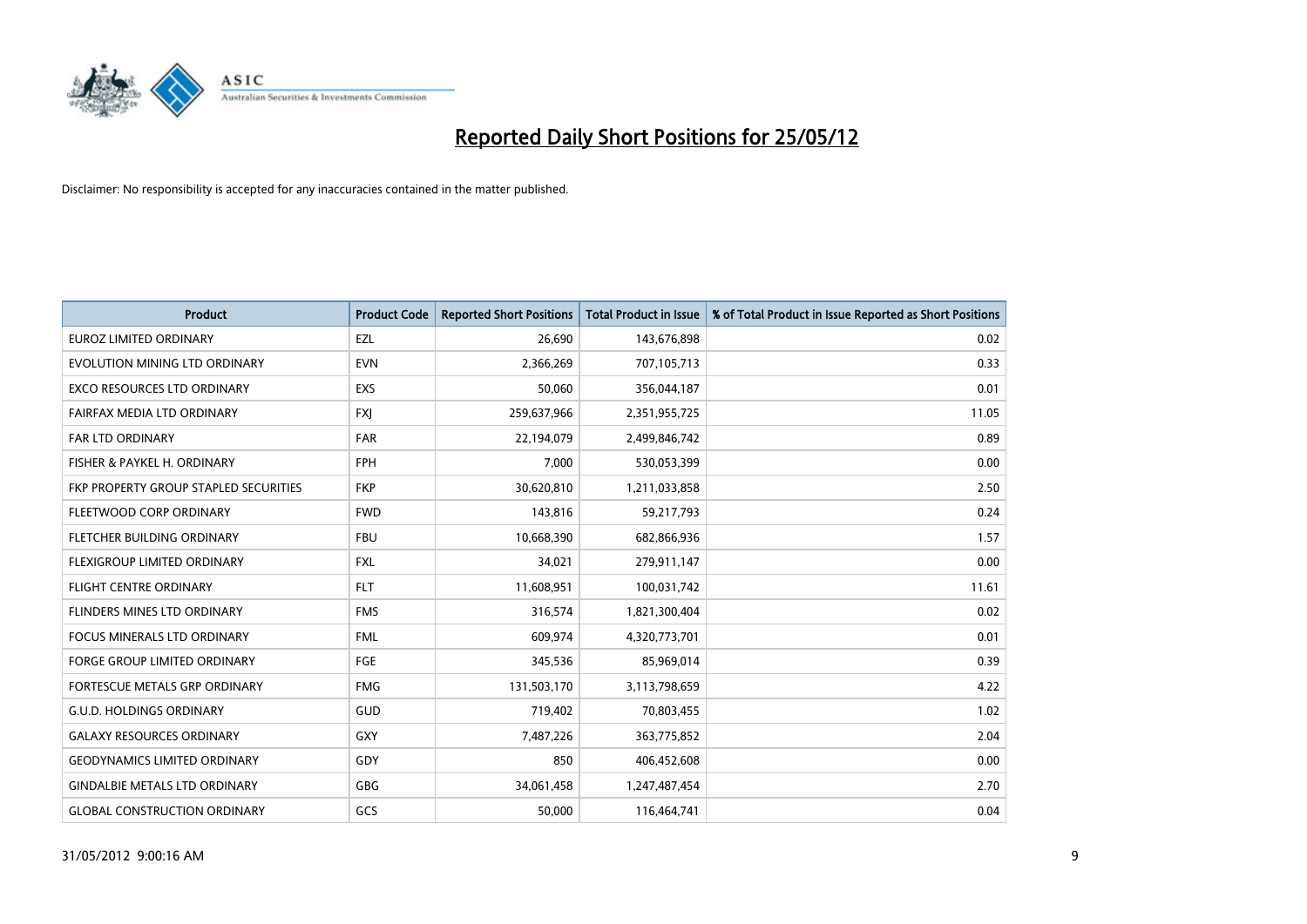

| <b>Product</b>                                   | <b>Product Code</b> | <b>Reported Short Positions</b> | <b>Total Product in Issue</b> | % of Total Product in Issue Reported as Short Positions |
|--------------------------------------------------|---------------------|---------------------------------|-------------------------------|---------------------------------------------------------|
| <b>GLOUCESTER COAL ORDINARY</b>                  | GCL                 | 1,317,165                       | 202,905,967                   | 0.64                                                    |
| <b>GOLD ROAD RES LTD ORDINARY</b>                | GOR                 | 241,399                         | 389,975,665                   | 0.07                                                    |
| <b>GOODMAN FIELDER. ORDINARY</b>                 | GFF                 | 43,946,608                      | 1,955,559,207                 | 2.24                                                    |
| <b>GOODMAN GROUP STAPLED US PROHIBIT.</b>        | <b>GMG</b>          | 13,193,768                      | 1,549,551,920                 | 0.84                                                    |
| <b>GPT GROUP STAPLED SEC.</b>                    | <b>GPT</b>          | 13,483,768                      | 1,787,243,710                 | 0.75                                                    |
| <b>GRAINCORP LIMITED A CLASS ORDINARY</b>        | <b>GNC</b>          | 701,386                         | 198,318,900                   | 0.35                                                    |
| <b>GRANGE RESOURCES. ORDINARY</b>                | GRR                 | 1,778,691                       | 1,154,766,592                 | 0.15                                                    |
| <b>GREENLAND MIN EN LTD ORDINARY</b>             | GGG                 | 3,994,980                       | 416,390,488                   | 0.95                                                    |
| <b>GROWTHPOINT PROPERTY ORD/UNIT STAPLED SEC</b> | GOZ                 | 124,754                         | 291,904,374                   | 0.05                                                    |
| <b>GRYPHON MINERALS LTD ORDINARY</b>             | GRY                 | 6,667,532                       | 348,264,983                   | 1.92                                                    |
| <b>GUILDFORD COAL LTD ORDINARY</b>               | <b>GUF</b>          | 1,638,880                       | 276,867,530                   | 0.60                                                    |
| <b>GUINNESS PEAT GROUP. CDI 1:1</b>              | GPG                 | 15,000                          | 250,584,860                   | 0.01                                                    |
| <b>GUIARAT NRE COAL LTD ORDINARY</b>             | <b>GNM</b>          | 652,487                         | 993,137,858                   | 0.07                                                    |
| <b>GUNNS LIMITED ORDINARY</b>                    | <b>GNS</b>          | 75,481,203                      | 848,401,559                   | 8.89                                                    |
| <b>GWA GROUP LTD ORDINARY</b>                    | <b>GWA</b>          | 17,103,810                      | 302,005,514                   | 5.69                                                    |
| HARVEY NORMAN ORDINARY                           | <b>HVN</b>          | 96,921,706                      | 1,062,316,784                 | 9.09                                                    |
| HASTIE GROUP LIMITED ORDINARY                    | <b>HST</b>          | 233,914                         | 137,353,504                   | 0.17                                                    |
| HASTINGS DIVERSIFIED STAPLED SECURITY            | <b>HDF</b>          | 119,012                         | 530,001,072                   | 0.02                                                    |
| <b>HAVILAH RESOURCES NL ORDINARY</b>             | <b>HAV</b>          | 126,344                         | 101,311,223                   | 0.12                                                    |
| <b>HENDERSON GROUP CDI 1:1</b>                   | <b>HGG</b>          | 5,008,120                       | 679,989,580                   | 0.74                                                    |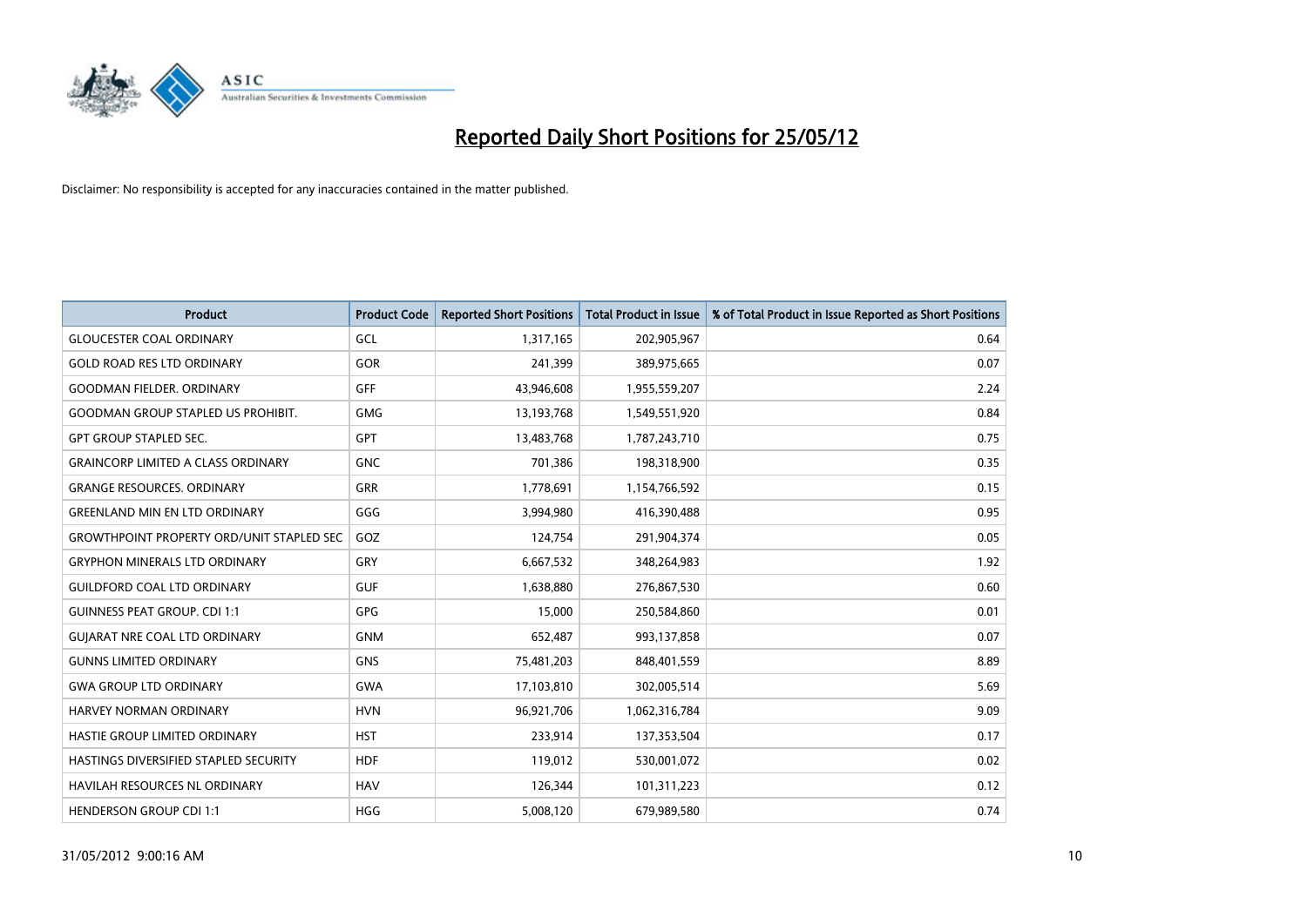

| <b>Product</b>                                | <b>Product Code</b> | <b>Reported Short Positions</b> | <b>Total Product in Issue</b> | % of Total Product in Issue Reported as Short Positions |
|-----------------------------------------------|---------------------|---------------------------------|-------------------------------|---------------------------------------------------------|
| HFA HOLDINGS LIMITED ORDINARY                 | <b>HFA</b>          | 3,809                           | 117,332,831                   | 0.00                                                    |
| <b>HIGHLANDS PACIFIC ORDINARY</b>             | <b>HIG</b>          | 68.520                          | 686,202,481                   | 0.01                                                    |
| HILLGROVE RES LTD ORDINARY                    | <b>HGO</b>          | 4,588,107                       | 793,698,575                   | 0.58                                                    |
| HILLS HOLDINGS LTD ORDINARY                   | <b>HIL</b>          | 2,869,717                       | 246,500,444                   | 1.16                                                    |
| HORIZON OIL LIMITED ORDINARY                  | <b>HZN</b>          | 27,038,373                      | 1,130,811,515                 | 2.39                                                    |
| <b>ICON ENERGY LIMITED ORDINARY</b>           | <b>ICN</b>          | 6,415                           | 469,301,394                   | 0.00                                                    |
| <b>IINET LIMITED ORDINARY</b>                 | <b>IIN</b>          | 120,138                         | 160,968,847                   | 0.06                                                    |
| ILUKA RESOURCES ORDINARY                      | ILU                 | 37,465,880                      | 418,700,517                   | 8.94                                                    |
| <b>IMDEX LIMITED ORDINARY</b>                 | <b>IMD</b>          | 517,842                         | 208,250,426                   | 0.26                                                    |
| IMF (AUSTRALIA) LTD ORDINARY                  | <b>IMF</b>          | 112,601                         | 123,828,193                   | 0.08                                                    |
| <b>INCITEC PIVOT ORDINARY</b>                 | <b>IPL</b>          | 2,904,200                       | 1,628,730,107                 | 0.17                                                    |
| <b>INDEPENDENCE GROUP ORDINARY</b>            | <b>IGO</b>          | 9,649,476                       | 232,882,535                   | 4.15                                                    |
| INDOPHIL RESOURCES ORDINARY                   | <b>IRN</b>          | 1,012,859                       | 1,203,146,194                 | 0.07                                                    |
| <b>INDUSTREA LIMITED ORDINARY</b>             | IDL                 | 278,425                         | 370,268,218                   | 0.08                                                    |
| <b>INFIGEN ENERGY STAPLED SECURITIES</b>      | <b>IFN</b>          | 5,359,636                       | 762,265,972                   | 0.71                                                    |
| <b>INSURANCE AUSTRALIA ORDINARY</b>           | IAG                 | 2,964,202                       | 2,079,034,021                 | 0.12                                                    |
| <b>INTEGRA MINING LTD, ORDINARY</b>           | <b>IGR</b>          | 3,748,970                       | 846,293,881                   | 0.44                                                    |
| <b>INTREPID MINES ORDINARY</b>                | <b>IAU</b>          | 9,317,047                       | 524,483,428                   | 1.77                                                    |
| <b>INVESTA OFFICE FUND STAPLED SECURITIES</b> | <b>IOF</b>          | 681,441                         | 614,047,458                   | 0.10                                                    |
| <b>INVOCARE LIMITED ORDINARY</b>              | <b>IVC</b>          | 3,193,524                       | 110,030,298                   | 2.89                                                    |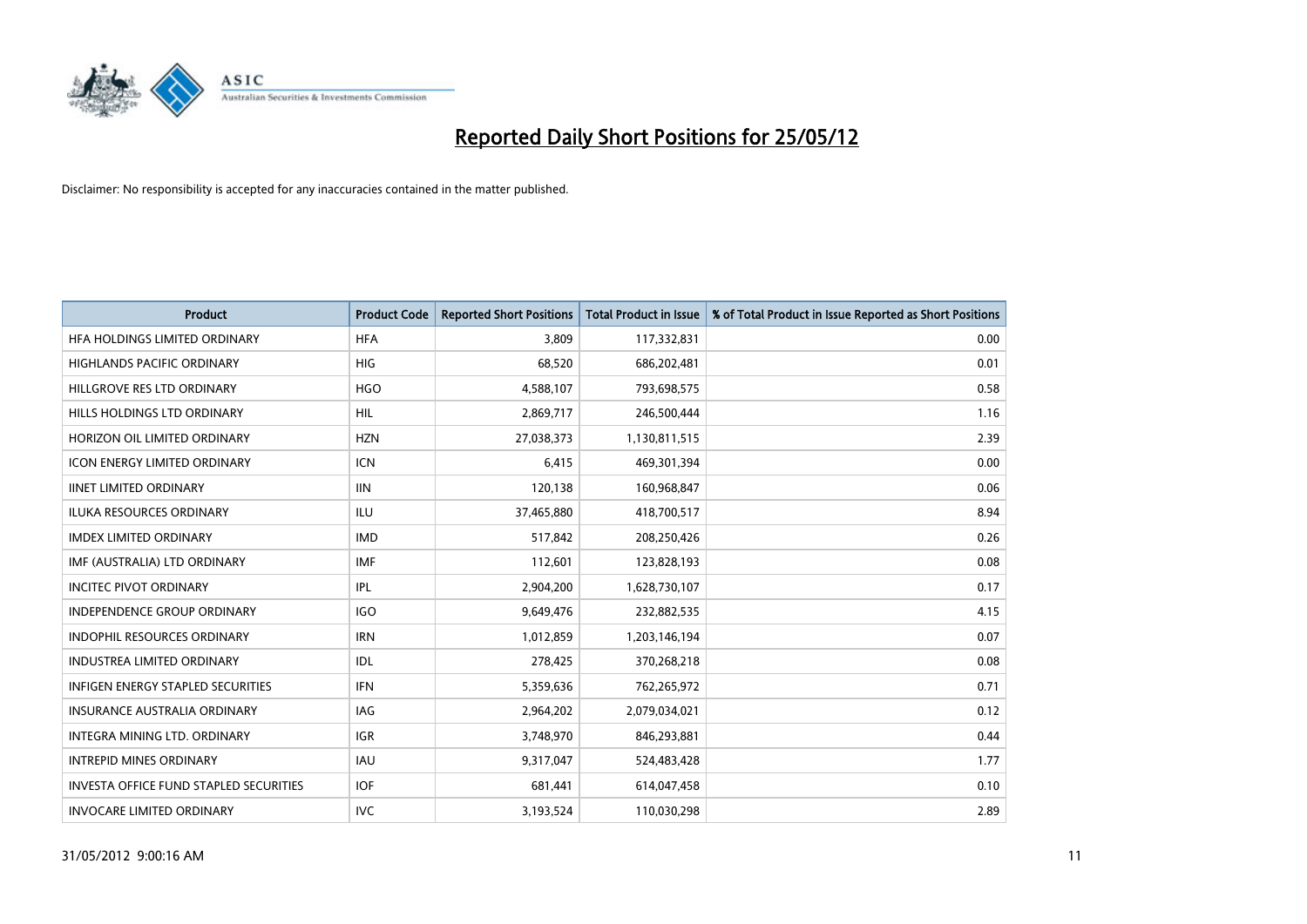

| <b>Product</b>                            | <b>Product Code</b> | <b>Reported Short Positions</b> | <b>Total Product in Issue</b> | % of Total Product in Issue Reported as Short Positions |
|-------------------------------------------|---------------------|---------------------------------|-------------------------------|---------------------------------------------------------|
| <b>ION LIMITED ORDINARY</b>               | <b>ION</b>          | 164,453                         | 256,365,105                   | 0.06                                                    |
| <b>IOOF HOLDINGS LTD ORDINARY</b>         | IFL                 | 584,102                         | 229,794,395                   | 0.25                                                    |
| <b>IRESS LIMITED ORDINARY</b>             | <b>IRE</b>          | 2,978,832                       | 127,036,010                   | 2.35                                                    |
| <b>IRON ORE HOLDINGS ORDINARY</b>         | <b>IOH</b>          | 71,145                          | 165,862,170                   | 0.04                                                    |
| ISHARES MSCI AUS 200 ISHARES MSCI AUS 200 | IOZ                 | 28,658                          | 4,352,373                     | 0.66                                                    |
| ISHARES S&P HIGH DIV ISHARES S&P HIGH DIV | <b>IHD</b>          | 99,096                          | 2,903,027                     | 3.41                                                    |
| ISHARES SMALL ORDS ISHARES SMALL ORDS     | <b>ISO</b>          | 647,413                         | 5,703,165                     | 11.35                                                   |
| <b>IVANHOE AUSTRALIA ORDINARY</b>         | <b>IVA</b>          | 3,752,577                       | 553,921,745                   | 0.67                                                    |
| JAMES HARDIE INDUST CHESS DEPOSITARY INT  | <b>IHX</b>          | 12,963,051                      | 437,185,963                   | 2.96                                                    |
| <b>JB HI-FI LIMITED ORDINARY</b>          | <b>JBH</b>          | 23,472,642                      | 98,850,643                    | 23.74                                                   |
| <b>JUPITER MINES ORDINARY</b>             | <b>IMS</b>          | 50,383                          | 1,806,834,044                 | 0.00                                                    |
| <b>KAGARA LTD ORDINARY</b>                | KZL                 | 3,476,618                       | 798,953,117                   | 0.42                                                    |
| KANGAROO RES LTD ORDINARY                 | <b>KRL</b>          | 183,108                         | 3,434,430,012                 | 0.00                                                    |
| KAROON GAS AUSTRALIA ORDINARY             | <b>KAR</b>          | 771,878                         | 221,420,769                   | 0.33                                                    |
| KASBAH RESOURCES ORDINARY                 | <b>KAS</b>          | 35,175                          | 371,912,596                   | 0.01                                                    |
| KATHMANDU HOLD LTD ORDINARY               | <b>KMD</b>          | 1,873,515                       | 200,000,000                   | 0.93                                                    |
| <b>KBL MINING LIMITED ORDINARY</b>        | <b>KBL</b>          | 1,820                           | 241,361,631                   | 0.00                                                    |
| <b>KENTOR GOLD LIMITED ORDINARY</b>       | KGL                 | 1,490                           | 106,209,874                   | 0.00                                                    |
| <b>KEYBRIDGE CAPITAL ORDINARY</b>         | <b>KBC</b>          | 1                               | 172,070,564                   | 0.00                                                    |
| KINGSGATE CONSOLID. ORDINARY              | <b>KCN</b>          | 4,663,942                       | 151,263,789                   | 3.08                                                    |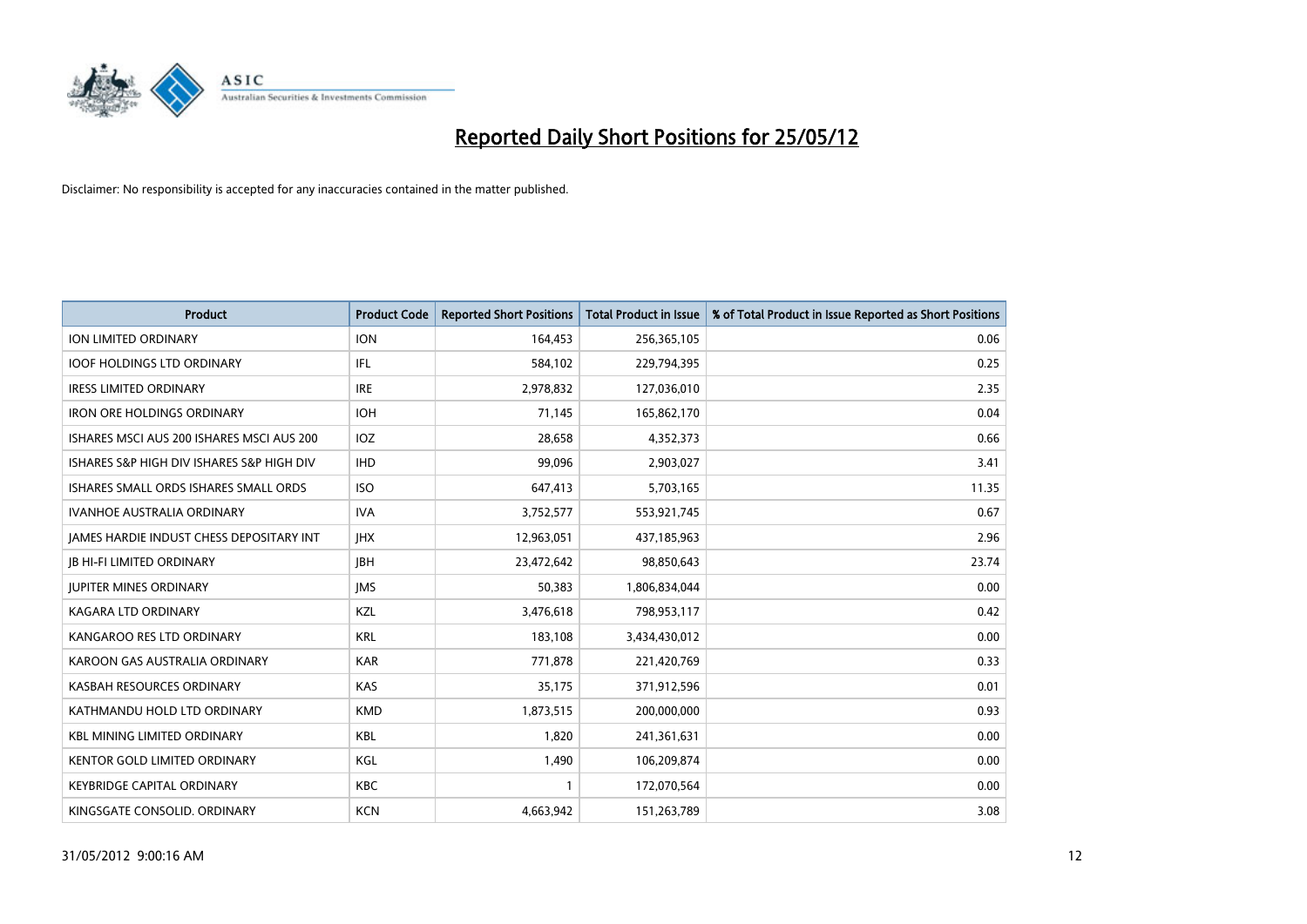

| <b>Product</b>                        | <b>Product Code</b> | <b>Reported Short Positions</b> | <b>Total Product in Issue</b> | % of Total Product in Issue Reported as Short Positions |
|---------------------------------------|---------------------|---------------------------------|-------------------------------|---------------------------------------------------------|
| KINGSROSE MINING LTD ORDINARY         | <b>KRM</b>          | 262,192                         | 279,721,062                   | 0.08                                                    |
| LEIGHTON HOLDINGS ORDINARY            | LEI                 | 10,105,539                      | 337,087,596                   | 3.00                                                    |
| LEND LEASE GROUP UNIT/ORD STAPLED     | LLC                 | 3,202,650                       | 572,789,827                   | 0.55                                                    |
| LINC ENERGY LTD ORDINARY              | <b>LNC</b>          | 27,261,516                      | 504,487,631                   | 5.36                                                    |
| LIQUEFIED NATURAL ORDINARY            | LNG                 | 272,800                         | 267,699,015                   | 0.10                                                    |
| LUDOWICI LIMITED ORDINARY             | LDW                 | 9,405                           | 29,623,203                    | 0.03                                                    |
| LYNAS CORPORATION ORDINARY            | <b>LYC</b>          | 174,611,558                     | 1,714,846,913                 | 10.18                                                   |
| M2 TELECOMMUNICATION ORDINARY         | <b>MTU</b>          | 319,577                         | 156,281,954                   | 0.19                                                    |
| <b>MACA LIMITED ORDINARY</b>          | <b>MLD</b>          | 44.879                          | 150,000,000                   | 0.03                                                    |
| <b>MACMAHON HOLDINGS ORDINARY</b>     | <b>MAH</b>          | 2,363,437                       | 738,631,705                   | 0.32                                                    |
| MACO ATLAS ROADS GRP ORDINARY STAPLED | <b>MQA</b>          | 2,563,097                       | 464,279,594                   | 0.54                                                    |
| MACQUARIE GROUP LTD ORDINARY          | MQG                 | 8,446,755                       | 348,602,873                   | 2.42                                                    |
| MARENGO MINING ORDINARY               | <b>MGO</b>          | 39,850                          | 1,003,745,113                 | 0.00                                                    |
| <b>MATRIX C &amp; E LTD ORDINARY</b>  | <b>MCE</b>          | 657,880                         | 77,081,507                    | 0.86                                                    |
| MAVERICK DRILLING ORDINARY            | <b>MAD</b>          | 41,006                          | 267,594,286                   | 0.01                                                    |
| MCMILLAN SHAKESPEARE ORDINARY         | <b>MMS</b>          | 88,701                          | 74,523,965                    | 0.11                                                    |
| MEDUSA MINING LTD ORDINARY            | <b>MML</b>          | 2,895,296                       | 188,903,911                   | 1.53                                                    |
| MEO AUSTRALIA LTD ORDINARY            | <b>MEO</b>          | 4,740,570                       | 539,913,260                   | 0.87                                                    |
| <b>MERMAID MARINE ORDINARY</b>        | <b>MRM</b>          | 473,360                         | 219,311,642                   | 0.22                                                    |
| MESOBLAST LIMITED ORDINARY            | <b>MSB</b>          | 14,816,212                      | 284,478,361                   | 5.21                                                    |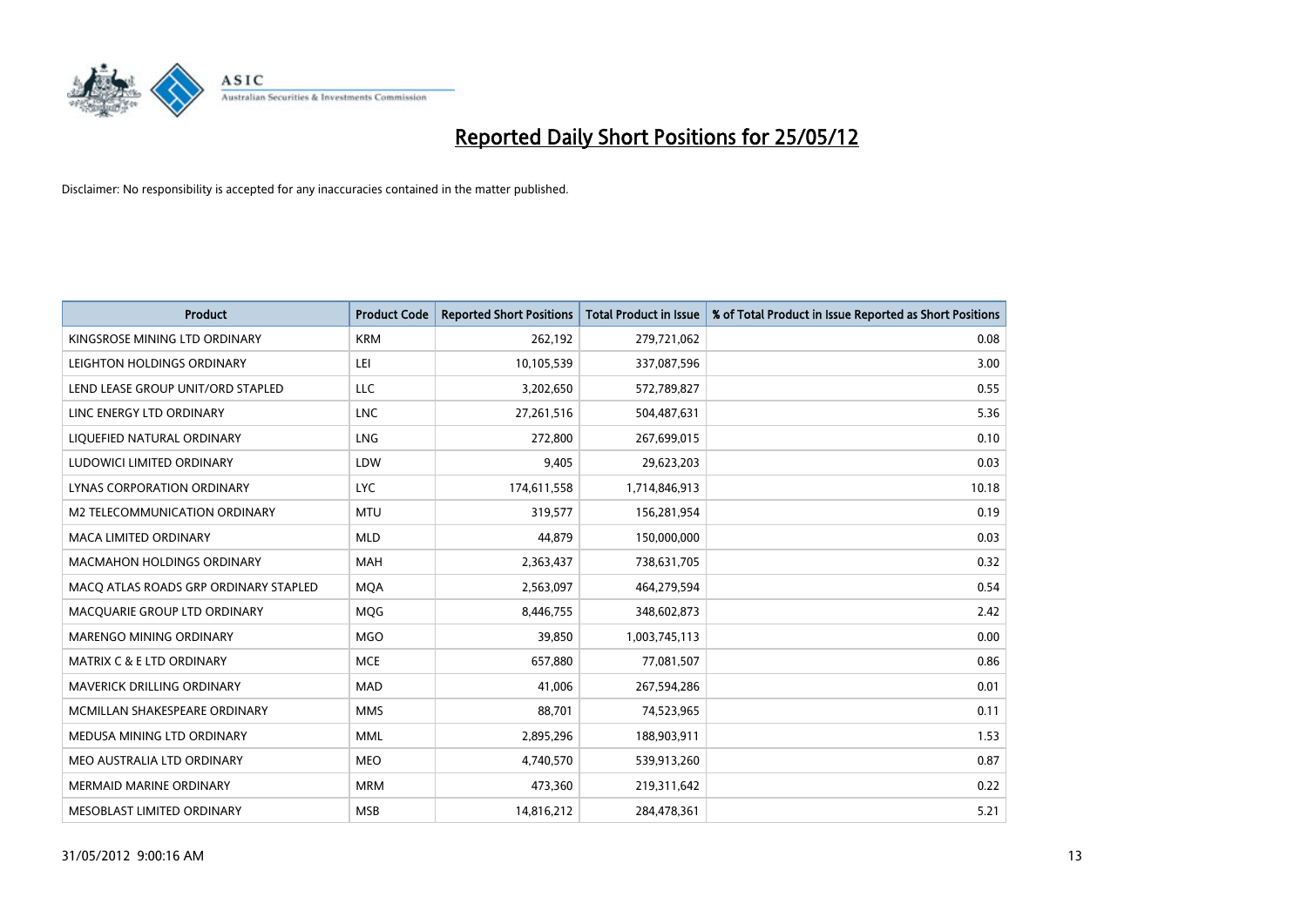

| <b>Product</b>                  | <b>Product Code</b> | <b>Reported Short Positions</b> | <b>Total Product in Issue</b> | % of Total Product in Issue Reported as Short Positions |
|---------------------------------|---------------------|---------------------------------|-------------------------------|---------------------------------------------------------|
| METALS X LIMITED ORDINARY       | <b>MLX</b>          | 588,872                         | 1,320,047,397                 | 0.05                                                    |
| METCASH LIMITED ORDINARY        | <b>MTS</b>          | 41,674,955                      | 771,345,864                   | 5.42                                                    |
| METGASCO LIMITED ORDINARY       | <b>MEL</b>          | 14,006                          | 337,414,140                   | 0.00                                                    |
| METMINCO LIMITED ORDINARY       | <b>MNC</b>          | 4,718,956                       | 1,749,541,573                 | 0.26                                                    |
| MHM METALS LIMITED ORDINARY     | <b>MHM</b>          | 37,083                          | 105,304,831                   | 0.04                                                    |
| MICLYN EXP OFFSHR ORDINARY      | <b>MIO</b>          | 1,051,726                       | 278,515,705                   | 0.38                                                    |
| MILTON CORPORATION ORDINARY     | <b>MLT</b>          | 12,800                          | 121,625,655                   | 0.01                                                    |
| MINCOR RESOURCES NL ORDINARY    | <b>MCR</b>          | 2,147,809                       | 192,202,047                   | 1.12                                                    |
| MINERAL DEPOSITS ORDINARY       | <b>MDL</b>          | 88,914                          | 83,538,786                    | 0.11                                                    |
| MINERAL RESOURCES, ORDINARY     | <b>MIN</b>          | 476,018                         | 184,856,018                   | 0.25                                                    |
| MIRABELA NICKEL LTD ORDINARY    | <b>MBN</b>          | 15,867,709                      | 542,639,590                   | 2.92                                                    |
| MIRVAC GROUP STAPLED SECURITIES | <b>MGR</b>          | 5,739,852                       | 3,418,236,755                 | 0.15                                                    |
| MOLOPO ENERGY LTD ORDINARY      | <b>MPO</b>          | 1,225,783                       | 245,579,810                   | 0.51                                                    |
| MOLY MINES LIMITED ORDINARY     | <b>MOL</b>          | 670,585                         | 384,893,989                   | 0.17                                                    |
| MONADELPHOUS GROUP ORDINARY     | <b>MND</b>          | 2,768,862                       | 88,674,327                    | 3.11                                                    |
| MORTGAGE CHOICE LTD ORDINARY    | <b>MOC</b>          | 2,380,632                       | 120,319,572                   | 1.97                                                    |
| MOUNT GIBSON IRON ORDINARY      | <b>MGX</b>          | 11,138,495                      | 1,085,516,652                 | 1.02                                                    |
| MULTIPLEX SITES SITES           | <b>MXUPA</b>        | 850                             | 4,500,000                     | 0.02                                                    |
| MURCHISON METALS LTD ORDINARY   | <b>MMX</b>          | 4,282,619                       | 450,093,277                   | 0.96                                                    |
| MYER HOLDINGS LTD ORDINARY      | <b>MYR</b>          | 64,986,304                      | 583,384,551                   | 11.12                                                   |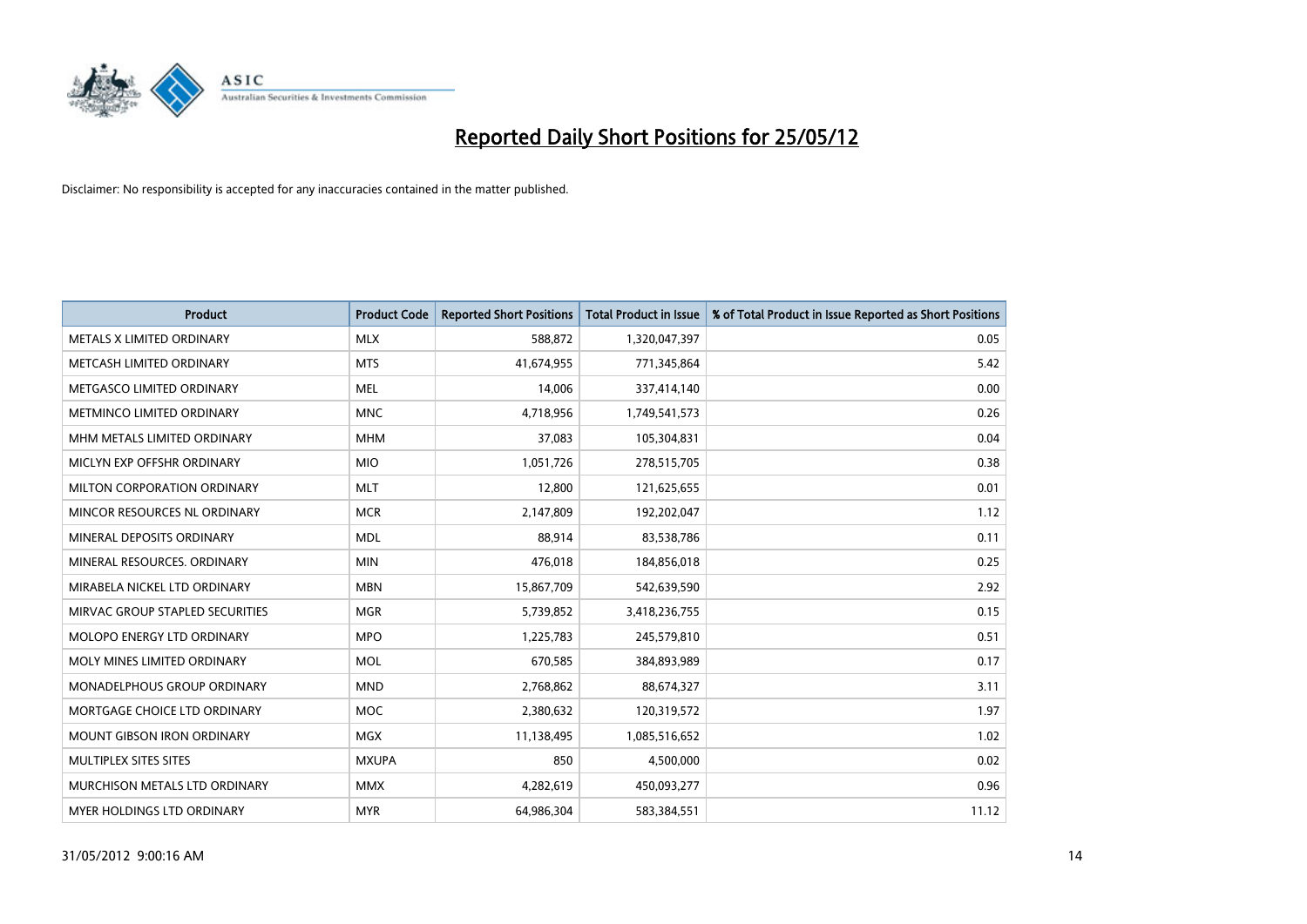

| <b>Product</b>                        | <b>Product Code</b> | <b>Reported Short Positions</b> | <b>Total Product in Issue</b> | % of Total Product in Issue Reported as Short Positions |
|---------------------------------------|---------------------|---------------------------------|-------------------------------|---------------------------------------------------------|
| <b>MYSTATE LIMITED ORDINARY</b>       | <b>MYS</b>          | 13,191                          | 86,977,573                    | 0.02                                                    |
| NATIONAL AUST. BANK ORDINARY          | <b>NAB</b>          | 18,272,255                      | 2,239,352,006                 | 0.79                                                    |
| NAVITAS LIMITED ORDINARY              | <b>NVT</b>          | 10,693,364                      | 375,318,628                   | 2.86                                                    |
| NEON ENERGY LIMITED ORDINARY          | <b>NEN</b>          | 1,295,633                       | 436,464,518                   | 0.29                                                    |
| NEW HOPE CORPORATION ORDINARY         | <b>NHC</b>          | 1,500,307                       | 830,411,534                   | 0.18                                                    |
| NEWCREST MINING ORDINARY              | <b>NCM</b>          | 2,280,506                       | 765,000,000                   | 0.27                                                    |
| NEWS CORP A NON-VOTING CDI            | <b>NWSLV</b>        | 3,605,334                       | 1,618,004,748                 | 0.23                                                    |
| NEWS CORP B VOTING CDI                | <b>NWS</b>          | 820,008                         | 798,520,953                   | 0.10                                                    |
| NEXTDC LIMITED ORDINARY               | <b>NXT</b>          | 1,342,113                       | 150,602,388                   | 0.89                                                    |
| NEXUS ENERGY LIMITED ORDINARY         | <b>NXS</b>          | 2,795,092                       | 1,329,821,159                 | 0.21                                                    |
| NIB HOLDINGS LIMITED ORDINARY         | <b>NHF</b>          | 160,111                         | 439,004,182                   | 0.03                                                    |
| NIDO PETROLEUM ORDINARY               | <b>NDO</b>          | 112,888                         | 1,389,163,151                 | 0.01                                                    |
| NOBLE MINERAL RES ORDINARY            | <b>NMG</b>          | 2,474,850                       | 591,294,002                   | 0.41                                                    |
| NORTHERN IRON LTD ORDINARY            | <b>NFE</b>          | 485,486                         | 369,980,113                   | 0.12                                                    |
| NORTHERN STAR ORDINARY                | <b>NST</b>          | 597,285                         | 402,170,706                   | 0.15                                                    |
| NRW HOLDINGS LIMITED ORDINARY         | <b>NWH</b>          | 795,646                         | 278,888,011                   | 0.29                                                    |
| NUCOAL RESOURCES LTD ORDINARY         | <b>NCR</b>          | 280,194                         | 768,612,354                   | 0.04                                                    |
| NUFARM LIMITED ORDINARY               | <b>NUF</b>          | 5,700,287                       | 262,142,247                   | 2.16                                                    |
| <b>OAKTON LIMITED ORDINARY</b>        | <b>OKN</b>          | 919,614                         | 93,800,235                    | 0.98                                                    |
| OCEANAGOLD CORP. CHESS DEPOSITARY INT | OGC                 | 2,516,420                       | 262,834,376                   | 0.96                                                    |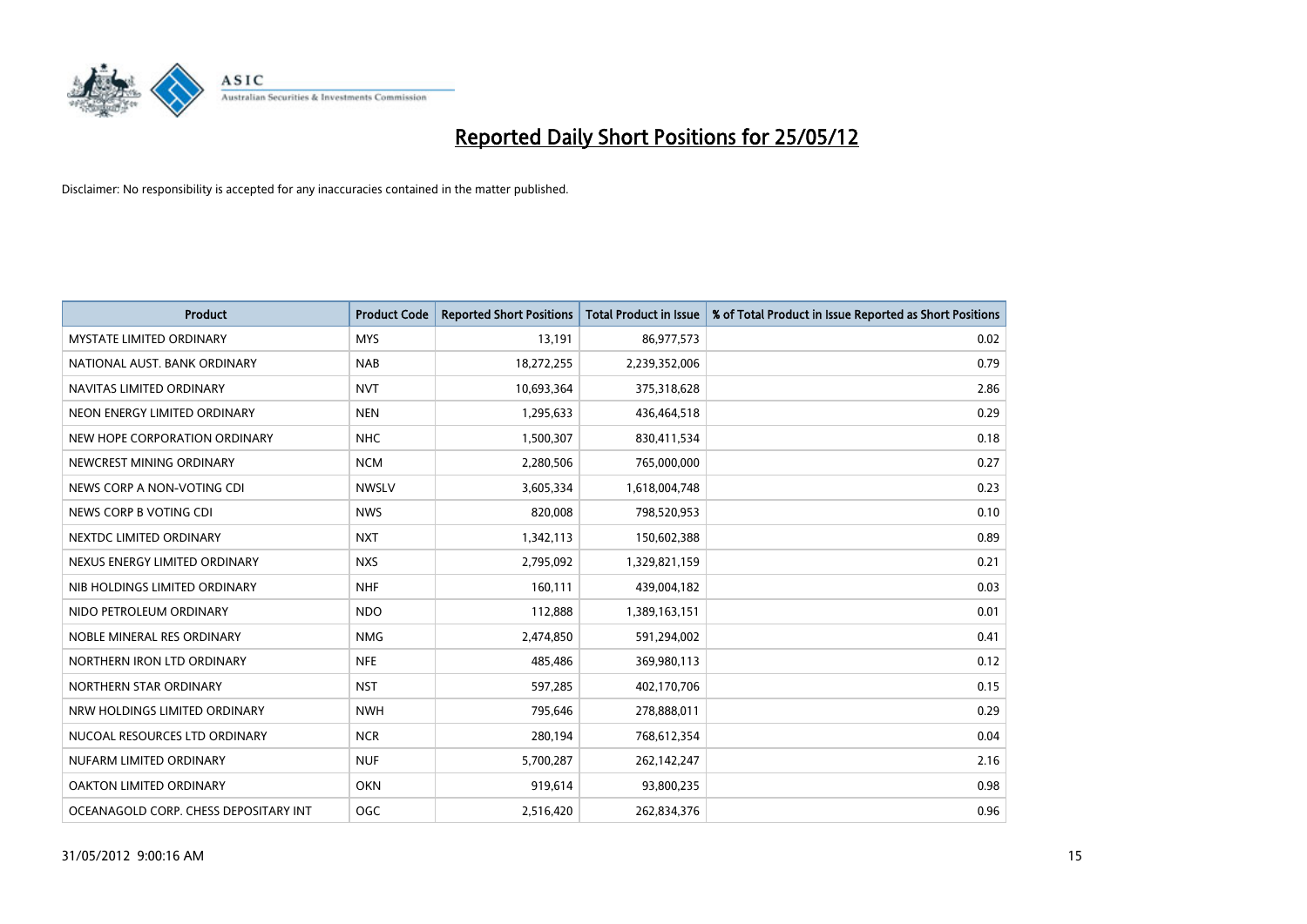

| <b>Product</b>                   | <b>Product Code</b> | <b>Reported Short Positions</b> | <b>Total Product in Issue</b> | % of Total Product in Issue Reported as Short Positions |
|----------------------------------|---------------------|---------------------------------|-------------------------------|---------------------------------------------------------|
| OIL SEARCH LTD ORDINARY          | OSH                 | 8,920,474                       | 1,331,356,047                 | 0.68                                                    |
| OM HOLDINGS LIMITED ORDINARY     | OMH                 | 5,052,163                       | 604,105,150                   | 0.84                                                    |
| <b>ONESTEEL LIMITED ORDINARY</b> | OST                 | 15,189,927                      | 1,345,665,626                 | 1.13                                                    |
| OPUS GROUP LTD ORDINARY          | <b>OPG</b>          | 1,250                           | 53,678,177                    | 0.00                                                    |
| ORICA LIMITED ORDINARY           | ORI                 | 3,177,310                       | 365,007,037                   | 0.85                                                    |
| ORIGIN ENERGY ORDINARY           | <b>ORG</b>          | 9,901,378                       | 1,089,519,638                 | 0.90                                                    |
| OROCOBRE LIMITED ORDINARY        | <b>ORE</b>          | 64,053                          | 103,195,029                   | 0.05                                                    |
| OROTONGROUP LIMITED ORDINARY     | ORL                 | 233,148                         | 40,880,902                    | 0.55                                                    |
| <b>OZ MINERALS ORDINARY</b>      | OZL                 | 4,098,232                       | 308,785,193                   | 1.32                                                    |
| <b>PACIFIC BRANDS ORDINARY</b>   | <b>PBG</b>          | 6,961,488                       | 912,915,695                   | 0.76                                                    |
| PALADIN ENERGY LTD ORDINARY      | PDN                 | 64,735,495                      | 835,645,290                   | 7.75                                                    |
| PAN PACIFIC PETROL. ORDINARY     | <b>PPP</b>          | 7,750                           | 588,612,110                   | 0.00                                                    |
| PANAUST LIMITED ORDINARY         | <b>PNA</b>          | 3,557,420                       | 604,599,995                   | 0.60                                                    |
| PANCONTINENTAL OIL ORDINARY      | PCL                 | 2,150,367                       | 994,551,236                   | 0.21                                                    |
| PANORAMIC RESOURCES ORDINARY     | PAN                 | 2,653,405                       | 207,050,710                   | 1.29                                                    |
| PAPERLINX LIMITED ORDINARY       | <b>PPX</b>          | 1,315,093                       | 609,280,761                   | 0.22                                                    |
| PAPILLON RES LTD ORDINARY        | PIR                 | 176,555                         | 243,514,325                   | 0.06                                                    |
| PEAK RESOURCES ORDINARY          | <b>PEK</b>          | 436                             | 207,916,802                   | 0.00                                                    |
| PEET LIMITED ORDINARY            | <b>PPC</b>          | 971,548                         | 320,170,604                   | 0.31                                                    |
| PENINSULA ENERGY LTD ORDINARY    | <b>PEN</b>          | 6,449,186                       | 2,163,955,626                 | 0.29                                                    |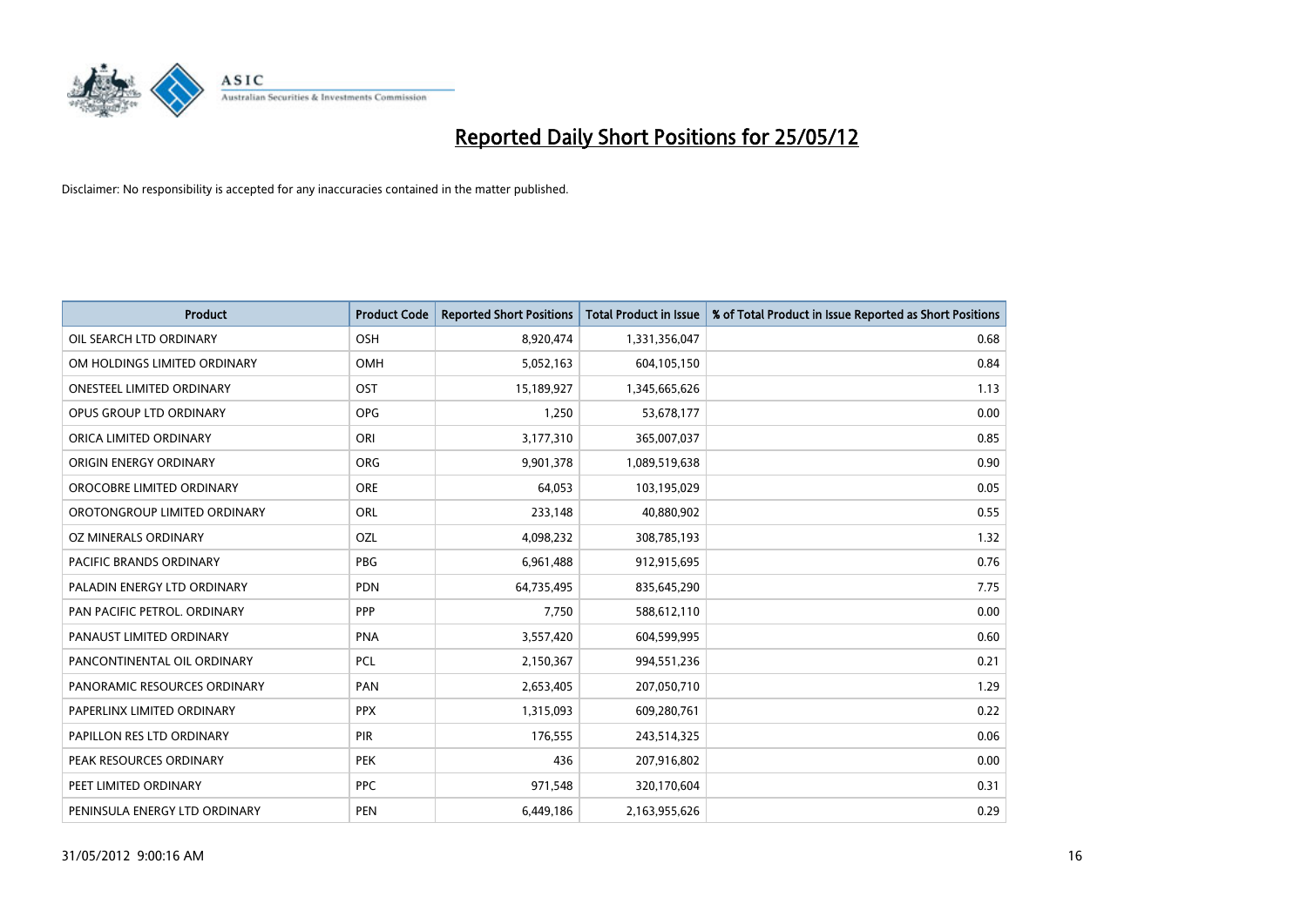

| Product                             | <b>Product Code</b> | <b>Reported Short Positions</b> | <b>Total Product in Issue</b> | % of Total Product in Issue Reported as Short Positions |
|-------------------------------------|---------------------|---------------------------------|-------------------------------|---------------------------------------------------------|
| PERILYA LIMITED ORDINARY            | PEM                 | 425,685                         | 769,316,426                   | 0.05                                                    |
| PERPETUAL LIMITED ORDINARY          | PPT                 | 1,876,999                       | 41,980,678                    | 4.47                                                    |
| PERSEUS MINING LTD ORDINARY         | <b>PRU</b>          | 9,789,956                       | 457,962,088                   | 2.14                                                    |
| PHARMAXIS LTD ORDINARY              | <b>PXS</b>          | 3,930,555                       | 306,370,989                   | 1.28                                                    |
| PHOSPHAGENICS LTD. ORDINARY         | <b>POH</b>          | 96,072                          | 1,020,215,957                 | 0.01                                                    |
| PLATINUM ASSET ORDINARY             | <b>PTM</b>          | 9,077,373                       | 561,347,878                   | 1.61                                                    |
| PLATINUM AUSTRALIA ORDINARY         | <b>PLA</b>          | 506,929                         | 504,968,043                   | 0.10                                                    |
| PMI GOLD CORP CDI 1:1               | <b>PVM</b>          | 53,329                          | 71,581,426                    | 0.07                                                    |
| PMP LIMITED ORDINARY                | <b>PMP</b>          | 114,862                         | 323,781,124                   | 0.03                                                    |
| PREMIER INVESTMENTS ORDINARY        | <b>PMV</b>          | 376,490                         | 155,260,377                   | 0.23                                                    |
| PRIMA BIOMED LTD ORDINARY           | <b>PRR</b>          | 3,819,137                       | 1,066,063,388                 | 0.36                                                    |
| PRIMARY HEALTH CARE ORDINARY        | <b>PRY</b>          | 13,374,943                      | 501,717,314                   | 2.66                                                    |
| PRIMEAG AUSTRALIA ORDINARY          | PAG                 | 211,800                         | 266,394,444                   | 0.08                                                    |
| PROGRAMMED ORDINARY                 | <b>PRG</b>          | 278,304                         | 118,173,778                   | 0.23                                                    |
| <b>QANTAS AIRWAYS ORDINARY</b>      | QAN                 | 16,248,935                      | 2,265,123,620                 | 0.72                                                    |
| OBE INSURANCE GROUP ORDINARY        | OBE                 | 45,059,720                      | 1,181,682,557                 | 3.81                                                    |
| OR NATIONAL LIMITED ORDINARY        | <b>ORN</b>          | 10,661,110                      | 2,440,000,000                 | 0.42                                                    |
| ORXPHARMA LTD ORDINARY              | <b>QRX</b>          | 317,894                         | 144,577,206                   | 0.22                                                    |
| <b>QUBE LOGISTICS HLDG ORDINARY</b> | QUB                 | 2,687,192                       | 909,407,185                   | 0.29                                                    |
| RAMELIUS RESOURCES ORDINARY         | <b>RMS</b>          | 1,381,999                       | 335,906,949                   | 0.42                                                    |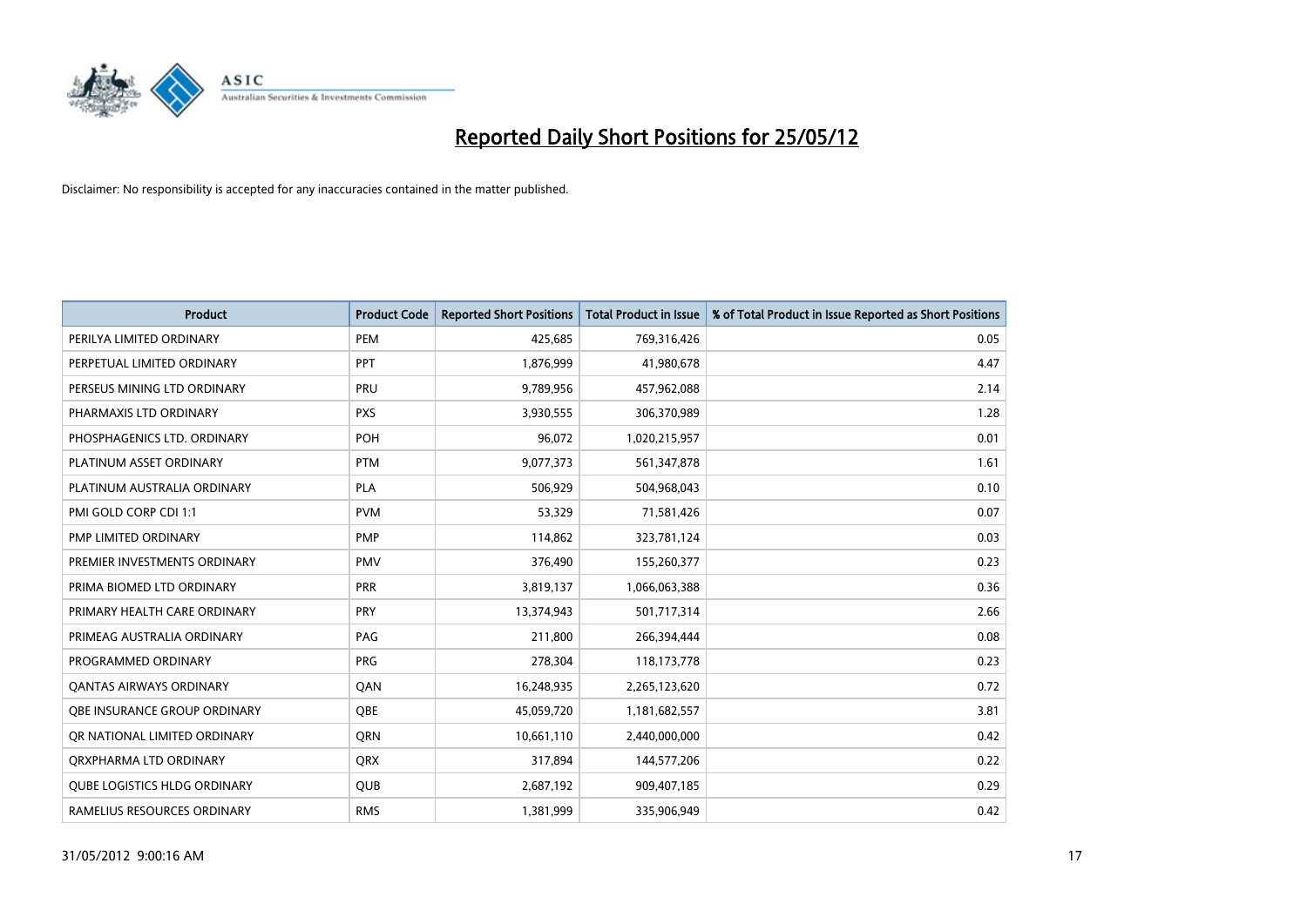

| <b>Product</b>                      | <b>Product Code</b> | <b>Reported Short Positions</b> | <b>Total Product in Issue</b> | % of Total Product in Issue Reported as Short Positions |
|-------------------------------------|---------------------|---------------------------------|-------------------------------|---------------------------------------------------------|
| RAMSAY HEALTH CARE ORDINARY         | <b>RHC</b>          | 1,738,607                       | 202,081,252                   | 0.87                                                    |
| RANGE RESOURCES LTD ORDINARY        | <b>RRS</b>          | 644,219                         | 2,118,880,660                 | 0.03                                                    |
| <b>RCR TOMLINSON ORDINARY</b>       | <b>RCR</b>          | 113,476                         | 132,309,023                   | 0.09                                                    |
| <b>REA GROUP ORDINARY</b>           | <b>REA</b>          | 285,855                         | 131,714,699                   | 0.21                                                    |
| <b>RECKON LIMITED ORDINARY</b>      | <b>RKN</b>          | 860,686                         | 129,488,015                   | 0.67                                                    |
| <b>RED 5 LIMITED ORDINARY</b>       | <b>RED</b>          | 7,520                           | 135,488,008                   | 0.01                                                    |
| <b>RED FORK ENERGY ORDINARY</b>     | <b>RFE</b>          | 120,484                         | 310,229,853                   | 0.04                                                    |
| REDBANK ENERGY LTD ORDINARY         | <b>AEJ</b>          | 19                              | 786,287                       | 0.00                                                    |
| <b>REDFLEX HOLDINGS ORDINARY</b>    | <b>RDF</b>          | $\overline{2}$                  | 110,345,599                   | 0.00                                                    |
| REGIONAL EXPRESS ORDINARY           | <b>REX</b>          | 10,000                          | 121,254,902                   | 0.01                                                    |
| <b>REGIS RESOURCES ORDINARY</b>     | <b>RRL</b>          | 1,007,631                       | 451,954,157                   | 0.21                                                    |
| RESMED INC CDI 10:1                 | <b>RMD</b>          | 3,775,162                       | 1,556,242,300                 | 0.24                                                    |
| RESOLUTE MINING ORDINARY            | <b>RSG</b>          | 3,492,132                       | 653,224,010                   | 0.53                                                    |
| <b>RESOURCE GENERATION ORDINARY</b> | <b>RES</b>          | 173                             | 262,895,652                   | 0.00                                                    |
| <b>RETAIL FOOD GROUP ORDINARY</b>   | <b>RFG</b>          | 24,907                          | 108,422,615                   | 0.03                                                    |
| REVERSE CORP LIMITED ORDINARY       | <b>REF</b>          | 100                             | 92,382,175                    | 0.00                                                    |
| REX MINERALS LIMITED ORDINARY       | <b>RXM</b>          | 644,855                         | 188,907,284                   | 0.34                                                    |
| RHG LIMITED ORDINARY                | <b>RHG</b>          | 36,083                          | 308,483,177                   | 0.01                                                    |
| <b>RIALTO ENERGY ORDINARY</b>       | <b>RIA</b>          | 1,575,003                       | 671,347,392                   | 0.23                                                    |
| <b>RIDLEY CORPORATION ORDINARY</b>  | <b>RIC</b>          | 44,162                          | 307,817,071                   | 0.01                                                    |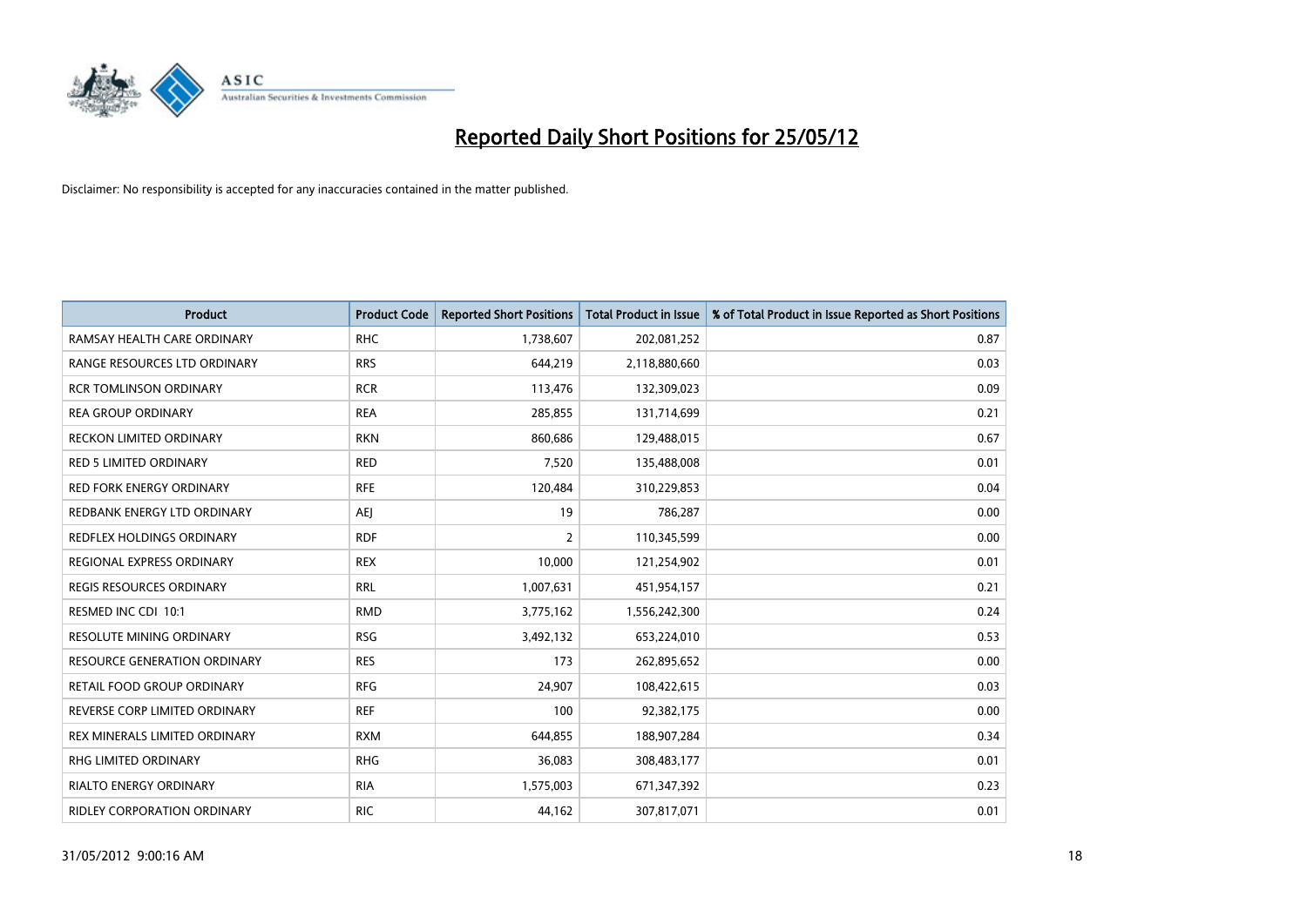

| <b>Product</b>                   | <b>Product Code</b> | <b>Reported Short Positions</b> | <b>Total Product in Issue</b> | % of Total Product in Issue Reported as Short Positions |
|----------------------------------|---------------------|---------------------------------|-------------------------------|---------------------------------------------------------|
| RIO TINTO LIMITED ORDINARY       | <b>RIO</b>          | 20,271,140                      | 435,758,720                   | 4.64                                                    |
| ROBUST RESOURCES ORDINARY        | <b>ROL</b>          | 22,972                          | 87,544,097                    | 0.03                                                    |
| ROC OIL COMPANY ORDINARY         | <b>ROC</b>          | 2,654,945                       | 683,235,552                   | 0.40                                                    |
| <b>RURALCO HOLDINGS ORDINARY</b> | <b>RHL</b>          | 12,000                          | 55,019,284                    | 0.02                                                    |
| SAI GLOBAL LIMITED ORDINARY      | SAI                 | 4,432,460                       | 204,354,836                   | 2.18                                                    |
| SALMAT LIMITED ORDINARY          | <b>SLM</b>          | 3,272,213                       | 159,802,174                   | 2.04                                                    |
| SAMSON OIL & GAS LTD ORDINARY    | <b>SSN</b>          | 2,411,063                       | 1,766,787,182                 | 0.13                                                    |
| SANDFIRE RESOURCES ORDINARY      | <b>SFR</b>          | 4,331,285                       | 151,158,635                   | 2.88                                                    |
| SANTOS LTD ORDINARY              | <b>STO</b>          | 3,973,705                       | 952,785,304                   | 0.40                                                    |
| SARACEN MINERAL ORDINARY         | SAR                 | 2,934,796                       | 594,625,640                   | 0.49                                                    |
| SEDGMAN LIMITED ORDINARY         | SDM                 | 17,573                          | 214,292,930                   | 0.00                                                    |
| SEEK LIMITED ORDINARY            | <b>SEK</b>          | 12,067,952                      | 337,101,307                   | 3.57                                                    |
| SENEX ENERGY LIMITED ORDINARY    | <b>SXY</b>          | 2,869,323                       | 926,147,416                   | 0.31                                                    |
| SERVCORP LIMITED ORDINARY        | SRV                 | 17,000                          | 98,440,807                    | 0.02                                                    |
| SERVICE STREAM ORDINARY          | SSM                 | 400                             | 283,418,867                   | 0.00                                                    |
| SEVEN GROUP HOLDINGS ORDINARY    | <b>SVW</b>          | 719,431                         | 307,410,281                   | 0.22                                                    |
| SEVEN WEST MEDIA LTD ORDINARY    | SWM                 | 14,807,303                      | 666,105,054                   | 2.19                                                    |
| SIGMA PHARMACEUTICAL ORDINARY    | <b>SIP</b>          | 5,773,250                       | 1,185,020,782                 | 0.50                                                    |
| SILEX SYSTEMS ORDINARY           | <b>SLX</b>          | 710,840                         | 170,143,997                   | 0.41                                                    |
| SILVER LAKE RESOURCE ORDINARY    | <b>SLR</b>          | 215,691                         | 220,264,064                   | 0.10                                                    |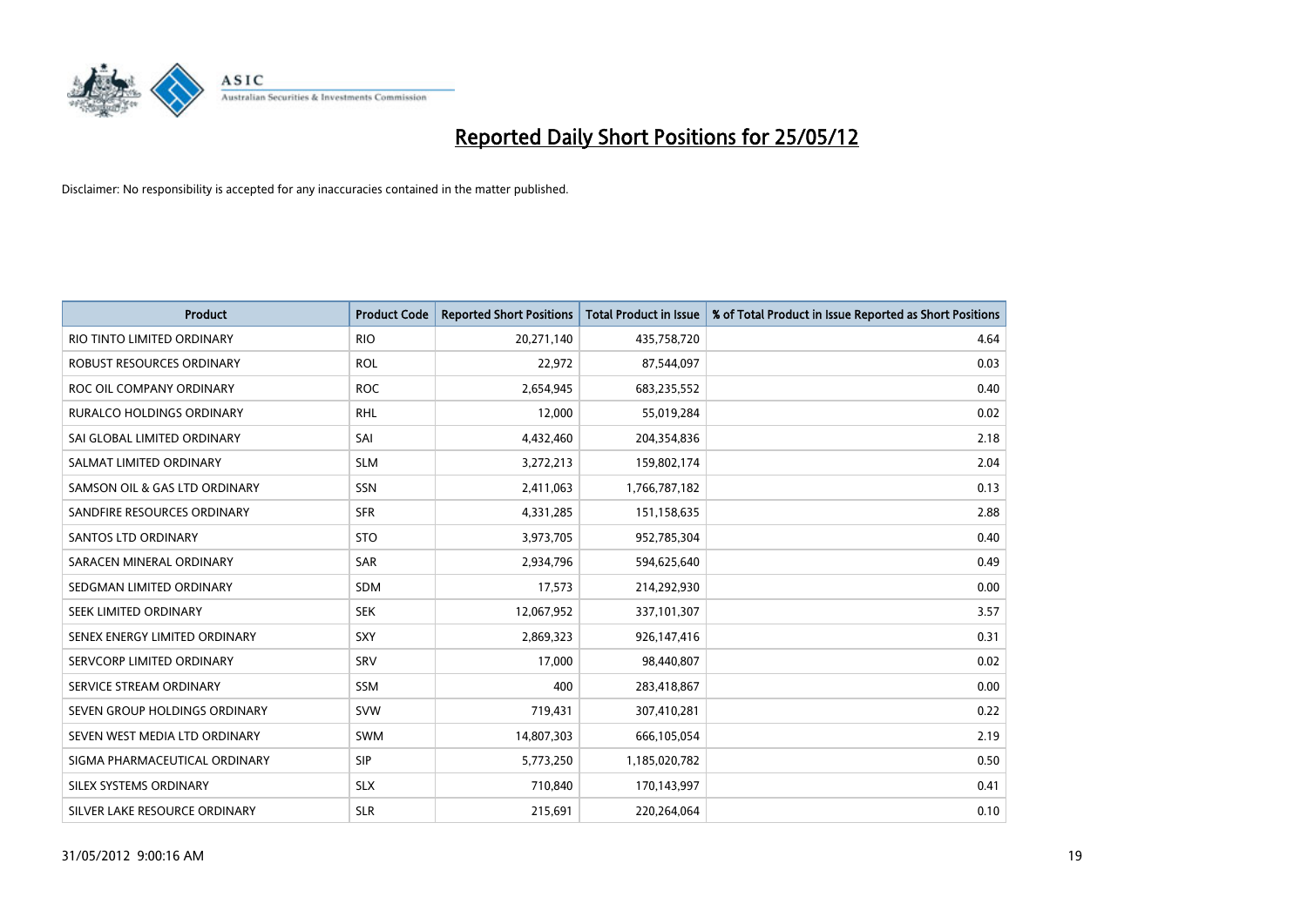

| <b>Product</b>                           | <b>Product Code</b> | <b>Reported Short Positions</b> | <b>Total Product in Issue</b> | % of Total Product in Issue Reported as Short Positions |
|------------------------------------------|---------------------|---------------------------------|-------------------------------|---------------------------------------------------------|
| SIMS METAL MGMT LTD ORDINARY             | SGM                 | 9,644,004                       | 205,856,443                   | 4.64                                                    |
| SINGAPORE TELECOMM. CHESS DEPOSITARY INT | <b>SGT</b>          | 4,380,805                       | 158,218,641                   | 2.77                                                    |
| SIRTEX MEDICAL ORDINARY                  | <b>SRX</b>          | 5,156                           | 55,768,136                    | 0.01                                                    |
| SKILLED GROUP LTD ORDINARY               | <b>SKE</b>          | 4,130                           | 233,487,276                   | 0.00                                                    |
| SKY CITY ENTERTAIN, ORDINARY             | <b>SKC</b>          | 187,005                         | 576,958,340                   | 0.04                                                    |
| <b>SLATER &amp; GORDON ORDINARY</b>      | SGH                 | 9,026                           | 168,600,731                   | 0.01                                                    |
| SMS MANAGEMENT, ORDINARY                 | <b>SMX</b>          | 441,190                         | 68,415,913                    | 0.63                                                    |
| SONIC HEALTHCARE ORDINARY                | SHL                 | 5,260,955                       | 389,969,875                   | 1.34                                                    |
| SOUL PATTINSON (W.H) ORDINARY            | SOL                 | 12,558                          | 239,395,320                   | 0.01                                                    |
| SOUTH BOULDER MINES ORDINARY             | <b>STB</b>          | 102,813                         | 116,232,826                   | 0.09                                                    |
| SP AUSNET STAPLED SECURITIES             | SPN                 | 3,875,594                       | 2,896,219,682                 | 0.12                                                    |
| SPARK INFRASTRUCTURE STAPLED NOTE & UNIT | SKI                 | 30,049,696                      | 1,326,734,264                 | 2.26                                                    |
| SPDR 200 FUND ETF UNITS                  | <b>STW</b>          | 5,130                           | 51,538,531                    | 0.01                                                    |
| SPECIALTY FASHION ORDINARY               | SFH                 | 2,099,171                       | 192,086,121                   | 1.09                                                    |
| SPOTLESS GROUP LTD ORDINARY              | <b>SPT</b>          | 475,874                         | 265,746,161                   | 0.19                                                    |
| ST BARBARA LIMITED ORDINARY              | SBM                 | 11,842,256                      | 325,615,389                   | 3.64                                                    |
| STANMORE COAL LTD ORDINARY               | <b>SMR</b>          | 66,885                          | 160,180,221                   | 0.04                                                    |
| STARPHARMA HOLDINGS ORDINARY             | <b>SPL</b>          | 1,582,998                       | 280,802,451                   | 0.57                                                    |
| STHN CROSS MEDIA ORDINARY                | SXL                 | 3,669,090                       | 704,594,449                   | 0.52                                                    |
| STOCKLAND UNITS/ORD STAPLED              | SGP                 | 15,680,054                      | 2,219,880,007                 | 0.68                                                    |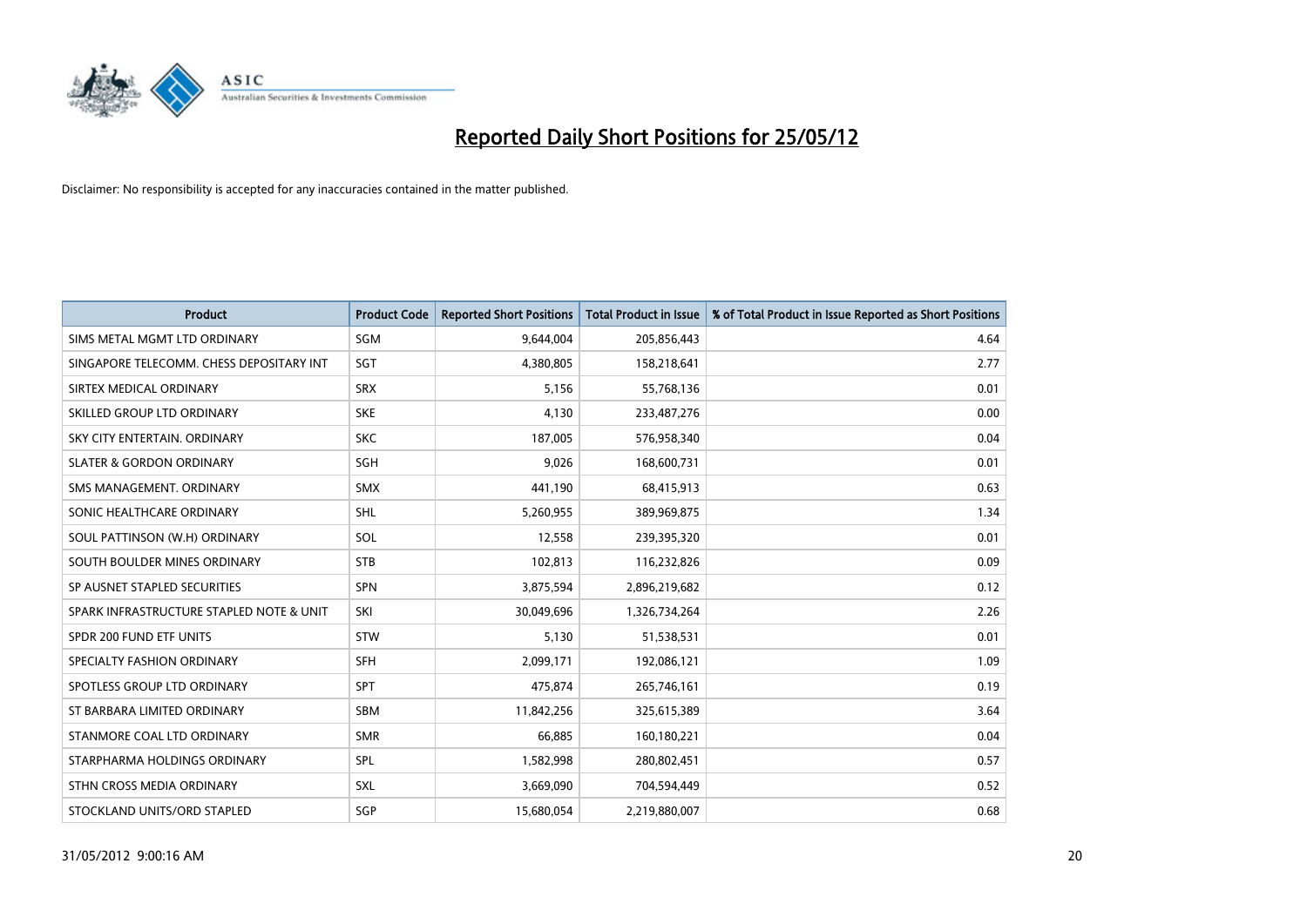

| <b>Product</b>                   | <b>Product Code</b> | <b>Reported Short Positions</b> | <b>Total Product in Issue</b> | % of Total Product in Issue Reported as Short Positions |
|----------------------------------|---------------------|---------------------------------|-------------------------------|---------------------------------------------------------|
| STRAITS RES LTD. ORDINARY        | <b>SRO</b>          | 2,149,870                       | 456,529,474                   | 0.47                                                    |
| STW COMMUNICATIONS ORDINARY      | SGN                 | 16,360                          | 362,798,351                   | 0.00                                                    |
| SUNCORP GROUP LTD ORDINARY       | <b>SUN</b>          | 11,333,167                      | 1,286,600,980                 | 0.86                                                    |
| SUNDANCE ENERGY ORDINARY         | <b>SEA</b>          | 44,403                          | 277,098,474                   | 0.01                                                    |
| SUNDANCE RESOURCES ORDINARY      | SDL                 | 7,878,234                       | 2,933,534,505                 | 0.26                                                    |
| SUNLAND GROUP LTD ORDINARY       | <b>SDG</b>          | 91,510                          | 201,578,526                   | 0.05                                                    |
| SUPER RET REP LTD ORDINARY       | SUL                 | 983,623                         | 196,152,971                   | 0.49                                                    |
| SYD AIRPORT STAPLED US PROHIBIT. | SYD                 | 6,669,143                       | 1,861,210,782                 | 0.36                                                    |
| TABCORP HOLDINGS LTD ORDINARY    | <b>TAH</b>          | 6,546,416                       | 730,113,969                   | 0.90                                                    |
| TANAMI GOLD NL ORDINARY          | <b>TAM</b>          | 180,942                         | 261,132,677                   | 0.06                                                    |
| TAP OIL LIMITED ORDINARY         | <b>TAP</b>          | 815,315                         | 241,295,311                   | 0.34                                                    |
| TASSAL GROUP LIMITED ORDINARY    | <b>TGR</b>          | 46,284                          | 146,304,404                   | 0.02                                                    |
| TATTS GROUP LTD ORDINARY         | <b>TTS</b>          | 10,373,563                      | 1,362,919,733                 | 0.77                                                    |
| <b>TECHNOLOGY ONE ORDINARY</b>   | <b>TNE</b>          | 10,643                          | 304,910,455                   | 0.00                                                    |
| TELECOM CORPORATION ORDINARY     | <b>TEL</b>          | 16,224,283                      | 1,930,043,981                 | 0.82                                                    |
| TELSTRA CORPORATION. ORDINARY    | <b>TLS</b>          | 31,362,198                      | 12,443,074,357                | 0.24                                                    |
| TEN NETWORK HOLDINGS ORDINARY    | <b>TEN</b>          | 56,256,925                      | 1,045,236,720                 | 5.37                                                    |
| TERANGA GOLD CORP CDI 1:1        | <b>TGZ</b>          | 294,250                         | 158,155,577                   | 0.17                                                    |
| TEXON PETROLEUM LTD ORDINARY     | <b>TXN</b>          | 234,838                         | 245,039,848                   | 0.10                                                    |
| TFS CORPORATION LTD ORDINARY     | <b>TFC</b>          | 450,269                         | 279,621,829                   | 0.16                                                    |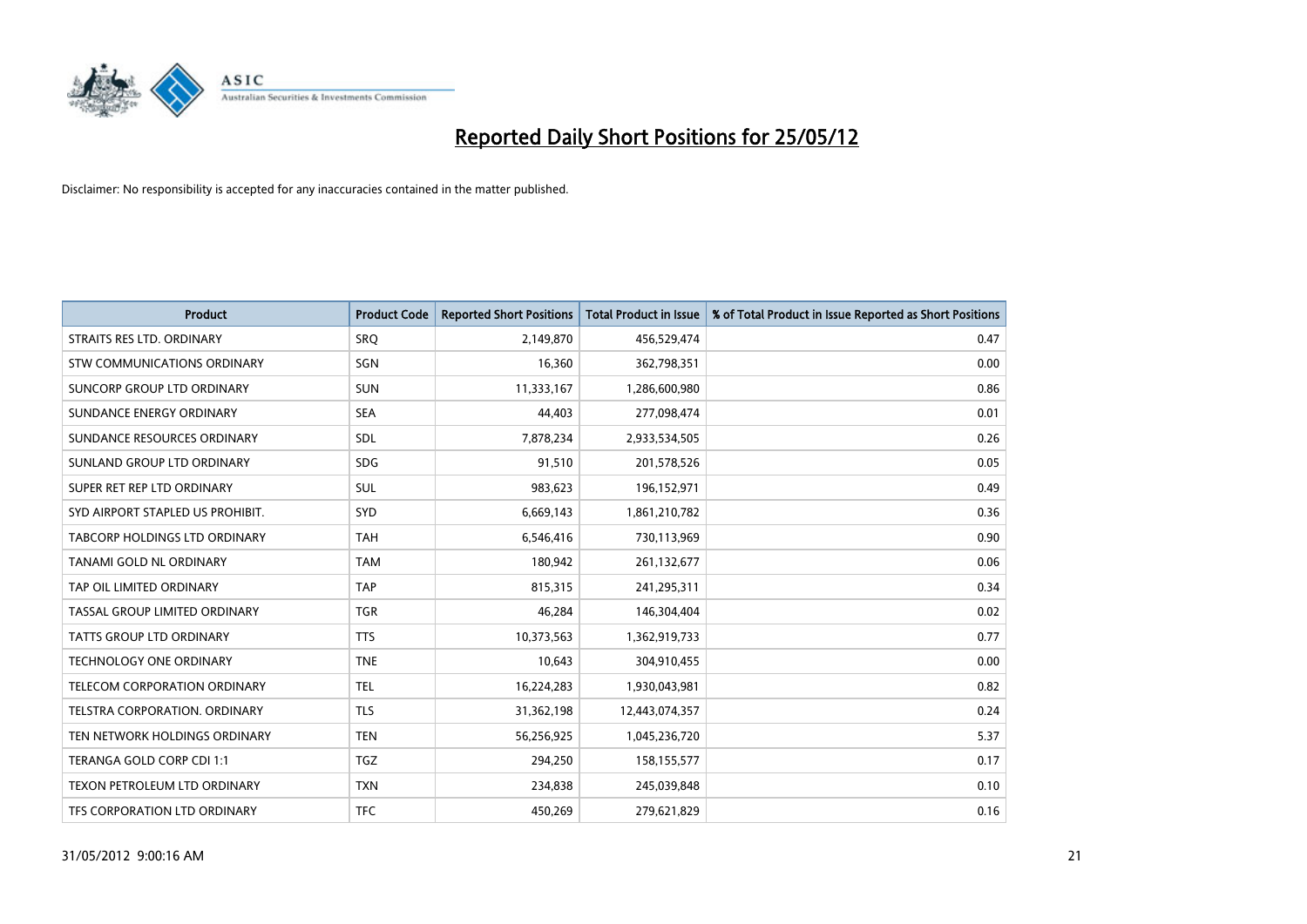

| <b>Product</b>                       | <b>Product Code</b> | <b>Reported Short Positions</b> | <b>Total Product in Issue</b> | % of Total Product in Issue Reported as Short Positions |
|--------------------------------------|---------------------|---------------------------------|-------------------------------|---------------------------------------------------------|
| THAKRAL HOLDINGS GRP ORDINARY/UNIT   | <b>THG</b>          | 164                             | 585,365,014                   | 0.00                                                    |
| THE REJECT SHOP ORDINARY             | <b>TRS</b>          | 1,450,849                       | 26,071,170                    | 5.57                                                    |
| THINKSMART LIMITED ORDINARY          | <b>TSM</b>          | 175,000                         | 156,005,431                   | 0.11                                                    |
| THORN GROUP LIMITED ORDINARY         | <b>TGA</b>          | 305,607                         | 146,374,703                   | 0.21                                                    |
| <b>TIGER RESOURCES ORDINARY</b>      | <b>TGS</b>          | 2,337,143                       | 673,470,269                   | 0.34                                                    |
| TISHMAN SPEYER UNITS                 | <b>TSO</b>          | 40,786                          | 338,440,904                   | 0.01                                                    |
| TOLL HOLDINGS LTD ORDINARY           | <b>TOL</b>          | 18,242,078                      | 717,133,875                   | 2.54                                                    |
| TOX FREE SOLUTIONS ORDINARY          | <b>TOX</b>          | 10,786                          | 114,838,108                   | 0.01                                                    |
| TPG TELECOM LIMITED ORDINARY         | <b>TPM</b>          | 2,360,404                       | 793,808,141                   | 0.30                                                    |
| <b>TRADE ME GROUP ORDINARY</b>       | <b>TME</b>          | 304,202                         | 395,745,510                   | 0.08                                                    |
| TRANSFIELD SERVICES ORDINARY         | <b>TSE</b>          | 5,393,987                       | 530,586,567                   | 1.00                                                    |
| TRANSPACIFIC INDUST, ORDINARY        | <b>TPI</b>          | 5,037,893                       | 1,578,209,025                 | 0.29                                                    |
| TRANSURBAN GROUP TRIPLE STAPLED SEC. | <b>TCL</b>          | 5,051,537                       | 1,458,321,112                 | 0.34                                                    |
| TREASURY WINE ESTATE ORDINARY        | <b>TWE</b>          | 13,885,413                      | 647,227,144                   | 2.15                                                    |
| TROY RESOURCES LTD ORDINARY          | <b>TRY</b>          | 233,555                         | 89,296,649                    | 0.24                                                    |
| <b>UGL LIMITED ORDINARY</b>          | UGL                 | 5,324,146                       | 166,315,038                   | 3.17                                                    |
| UNILIFE CORPORATION CDI 6:1          | <b>UNS</b>          | 211,168                         | 258,962,928                   | 0.08                                                    |
| UXC LIMITED ORDINARY                 | <b>UXC</b>          | 153,900                         | 305,585,913                   | 0.05                                                    |
| <b>VENTURE MINERALS ORDINARY</b>     | <b>VMS</b>          | 129,040                         | 232,468,592                   | 0.05                                                    |
| VIRGIN AUS HLDG LTD ORDINARY         | <b>VAH</b>          | 9,215,077                       | 2,210,197,600                 | 0.41                                                    |